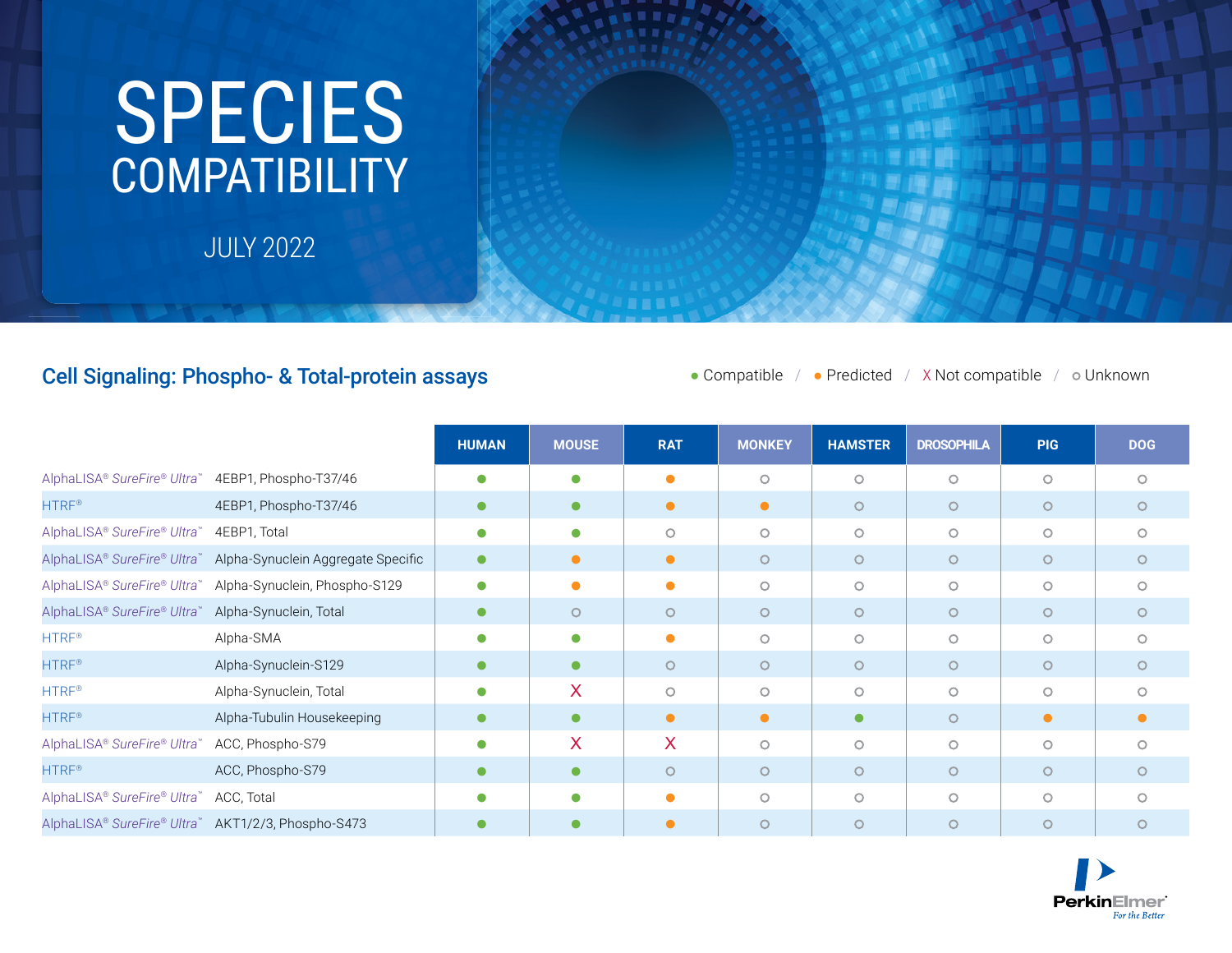|                                                     |                                                  | <b>HUMAN</b> | <b>MOUSE</b> | <b>RAT</b> | <b>MONKEY</b> | <b>HAMSTER</b> | <b>DROSOPHILA</b>   | <b>PIG</b> | <b>DOG</b> |
|-----------------------------------------------------|--------------------------------------------------|--------------|--------------|------------|---------------|----------------|---------------------|------------|------------|
| <b>HTRF®</b>                                        | AKT1/2/3, Phospho-S473                           | $\bullet$    | $\bullet$    | $\bullet$  | $\bullet$     | $\bullet$      | $\bullet$           | $\circ$    | $\circ$    |
| AlphaLISA® SureFire® Ultra™ AKT1/2/3, Phospho-T308  |                                                  | $\bullet$    | $\bullet$    | $\bullet$  | $\circ$       | $\circ$        | $\circ$             | $\circ$    | $\circ$    |
| <b>HTRF®</b>                                        | AKT1/2/3, Phospho-T308                           | $\bullet$    | $\bullet$    | $\bullet$  | $\bullet$     | $\bullet$      | $\bullet$           | $\circ$    | $\circ$    |
| AlphaLISA® SureFire® Ultra™ AKT 1/2/3, Phospho-T450 |                                                  | $\bullet$    | $\bullet$    | $\bullet$  | $\circ$       | $\circ$        | $\circ$             | $\circ$    | $\circ$    |
| AlphaLISA® SureFire® Ultra™ AKT1/2/3, Total         |                                                  | $\bullet$    | $\bullet$    | $\circ$    | $\circ$       | $\circ$        | $\circ$             | $\circ$    | $\circ$    |
| <b>HTRF®</b>                                        | AKT 1/2/3total                                   | $\bullet$    | $\bullet$    | $\bullet$  | $\circ$       | $\bullet$      | $\circ$             | $\circ$    | $\circ$    |
| Alpha SureFire® Ultra™<br>Multiplex                 | AKT 1/2/3, Phospho-T308 +<br>AKT<br>1/2/3, Total | $\bullet$    | $\bullet$    | $\bullet$  | $\circ$       | $\circ$        | $\circ$             | $\circ$    | $\circ$    |
| Alpha SureFire® Ultra<br>Multiplex                  | AKT 1/2/3, Phospho-T450 + AKT<br>1/2/3, Total    | $\bullet$    | $\bullet$    | $\bullet$  | $\circ$       | $\circ$        | $\circ$             | $\circ$    | $\circ$    |
| AlphaLISA® SureFire® Ultra™                         | AKT1, Phospho-S473                               | $\bullet$    | $\bullet$    | $\bullet$  | $\circ$       | $\circ$        | $\circ$             | $\circ$    | $\circ$    |
| <b>HTRF®</b>                                        | AKT1, Phospho-S473                               | $\bullet$    | $\bullet$    | $\bullet$  | $\bullet$     | $\circ$        | $\circ$             | $\circ$    | $\circ$    |
| AlphaLISA® SureFire® Ultra™                         | AKT1, Total                                      | $\bullet$    | $\bullet$    | $\bullet$  | $\circ$       | $\circ$        | $\circ$             | $\circ$    | $\circ$    |
| <b>HTRF®</b>                                        | AKT1, Total                                      | $\bullet$    | $\bullet$    | $\bullet$  | $\bullet$     | $\circ$        | $\circ$             | $\circ$    | $\circ$    |
| HTRF <sup>®</sup>                                   | AKT2, Phospho-S473                               | $\bullet$    | $\bullet$    | $\bullet$  | $\bullet$     | $\circ$        | $\circ$             | $\circ$    | $\circ$    |
| <b>HTRF®</b>                                        | AKT2, Total                                      | $\bullet$    | $\bullet$    | $\bullet$  | $\bullet$     | $\circ$        | $\circ$             | $\circ$    | $\circ$    |
| <b>HTRF®</b>                                        | AKT3, Phospho-S473                               | $\bullet$    | $\bullet$    | $\bullet$  | $\circ$       | $\circ$        | $\circ$             | $\circ$    | $\circ$    |
| <b>HTRF®</b>                                        | AKT3, Total                                      | $\bullet$    | $\bullet$    | $\bullet$  | $\circ$       | $\circ$        | $\circ$             | $\circ$    | $\circ$    |
| Alpha SureFire® Ultra<br>Multiplex                  | ALK, Phospho-Y1604 + ALK, Total                  | $\bullet$    | X            | X          | $\circ$       | $\circ$        | $\circ$             | $\circ$    | $\circ$    |
| AlphaLISA® SureFire® Ultra™ ALK, Phospho-Y1586      |                                                  | $\bullet$    | $\circ$      | $\circ$    | $\circ$       | $\circ$        | $\circ$             | $\circ$    | $\circ$    |
| AlphaLISA® SureFire® Ultra™ ALK, Phospho-Y1604      |                                                  | $\bullet$    | X            | X          | $\circ$       | $\bigcirc$     | $\circlearrowright$ | $\circ$    | $\circ$    |
| AlphaLISA® SureFire® Ultra™                         | ALK, Total                                       | $\bullet$    | $\circ$      | $\circ$    | $\circ$       | $\circ$        | $\circ$             | $\circ$    | $\circ$    |
| AlphaLISA® SureFire® Ultra™ AMPKα1/2, Phospho-T172  |                                                  | О            | $\bullet$    | $\bullet$  | $\circ$       | $\circ$        | $\circ$             | $\circ$    | $\circ$    |
| <b>HTRF®</b>                                        | AMPK, Phospho-T172                               | $\bullet$    | $\bullet$    | $\circ$    | $\circ$       | $\circ$        | $\circ$             | $\circ$    | $\circ$    |
| AlphaLISA® SureFire® Ultra™                         | AMPKα1/2, Total                                  | $\bullet$    | $\bullet$    | $\bullet$  | $\circ$       | $\circ$        | $\circ$             | $\circ$    | $\circ$    |
| <b>HTRF®</b>                                        | AMPK, Total                                      | $\bullet$    | $\bullet$    | $\bullet$  | $\circ$       | $\circ$        | $\circ$             | $\circ$    | $\circ$    |
| AlphaLISA® SureFire® Ultra™                         | Androgen Receptor, Total NEW                     | ●            | $\bullet$    | $\circ$    | $\circ$       | $\circ$        | $\circ$             | $\circ$    | $\circ$    |
| <b>HTRF®</b>                                        | Androgen receptor, Total                         |              | X            | X          | X             | X              | X                   | X          | X          |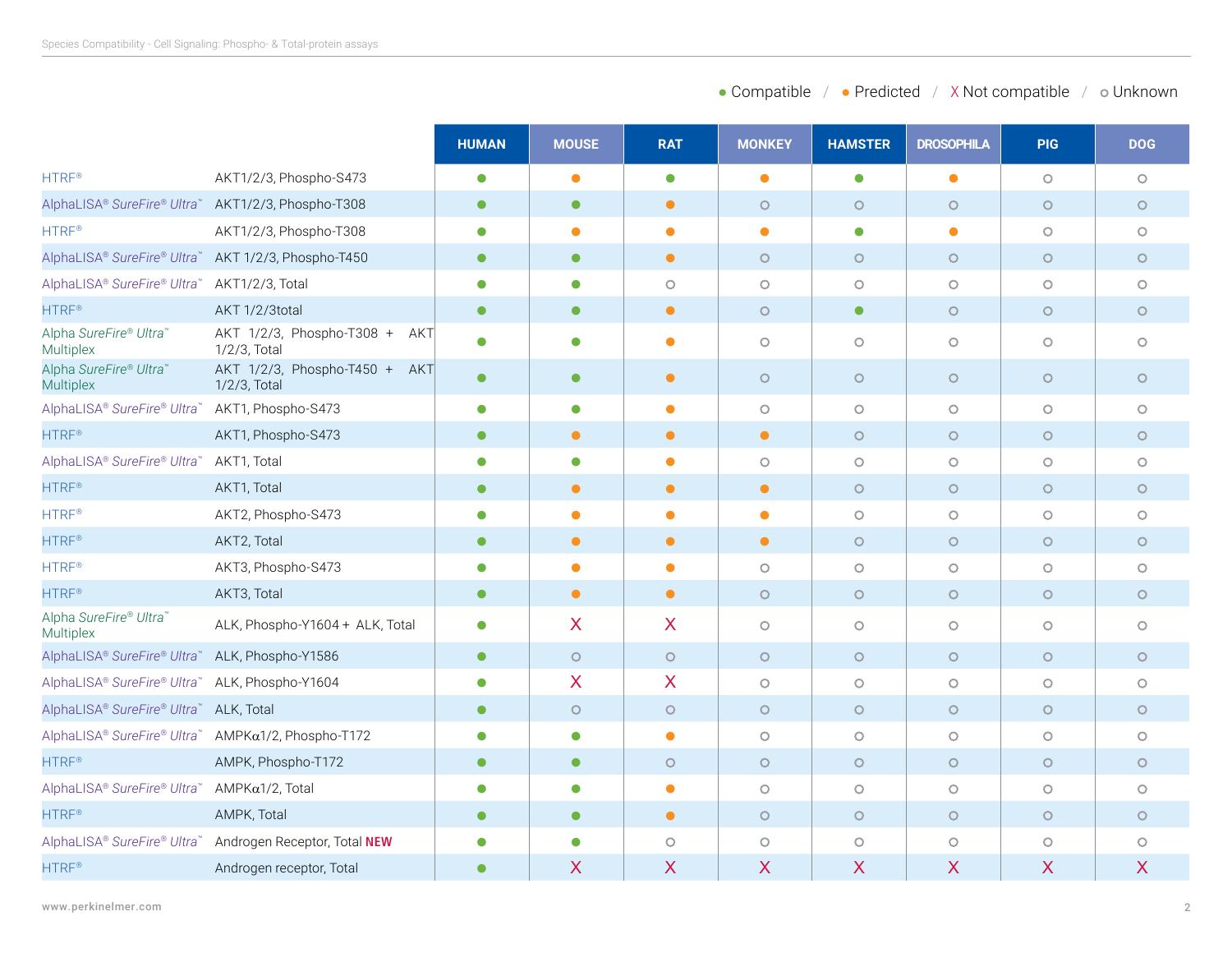|                                                     |                                                        | <b>HUMAN</b> | <b>MOUSE</b>     | <b>RAT</b> | <b>MONKEY</b> | <b>HAMSTER</b> | <b>DROSOPHILA</b>   | <b>PIG</b> | <b>DOG</b> |
|-----------------------------------------------------|--------------------------------------------------------|--------------|------------------|------------|---------------|----------------|---------------------|------------|------------|
| <b>HTRF®</b>                                        | AP2, Total                                             | $\bullet$    | $\bullet$        | $\bullet$  | $\circ$       | $\bullet$      | $\circ$             | $\circ$    | $\circ$    |
| <b>HTRF®</b>                                        | ATF2, Phospho-T71                                      | $\bullet$    | $\bullet$        | $\bullet$  | $\circ$       | $\circ$        | $\circ$             | $\circ$    | $\circ$    |
| AlphaLISA® SureFire® Ultra™ ATG16L1, Phospho-S278   |                                                        | ●            | $\bullet$        | $\circ$    | $\circ$       | $\circ$        | $\circ$             | $\circ$    | $\circ$    |
| AlphaLISA® SureFire® Ultra™ ATG16L1, Total          |                                                        | $\bullet$    | $\bullet$        | $\circ$    | $\circ$       | $\circ$        | $\circ$             | $\circ$    | $\circ$    |
| AlphaLISA® SureFire® Ultra™ ATM, Phospho-S1981      |                                                        | $\bullet$    | $\circ$          | $\circ$    | $\circ$       | $\circ$        | $\circ$             | $\circ$    | $\circ$    |
| <b>HTRF®</b>                                        | ATM, Phospho-S1981 NEW                                 | $\bullet$    | X                | $\circ$    | $\circ$       | $\circ$        | $\circ$             | $\circ$    | $\circ$    |
| AlphaLISA® SureFire® Ultra™ ATM, Total              |                                                        | $\bullet$    | $\bullet$        | $\bullet$  | $\circ$       | $\circ$        | $\circlearrowright$ | $\circ$    | $\circ$    |
| <b>HTRF®</b>                                        | ATM, Total NEW                                         | $\bullet$    | X                | $\circ$    | $\circ$       | $\circ$        | $\circ$             | $\circ$    | $\circ$    |
|                                                     | AlphaLISA® SureFire® Ultra™ Aurora A, Phospho-T288 NEW | $\bullet$    | $\mathsf{X}$     | $\circ$    | $\circ$       | $\circ$        | $\circ$             | $\circ$    | $\circ$    |
| AlphaLISA® SureFire® Ultra™ Aurora A, Total NEW     |                                                        | $\bullet$    | $\mathsf{X}$     | $\circ$    | $\circ$       | $\circ$        | $\circ$             | $\circ$    | $\circ$    |
|                                                     | AlphaLISA® SureFire® Ultra™ Aurora B, Phospho-T232 NEW | $\bullet$    | X                | $\circ$    | $\circ$       | $\circ$        | $\circ$             | $\circ$    | $\circ$    |
| AlphaLISA® SureFire® Ultra™                         | Aurora B, Total NEW                                    | $\bullet$    | $\boldsymbol{X}$ | $\circ$    | $\circ$       | $\circ$        | $\circ$             | $\circ$    | $\circ$    |
| <b>HTRF®</b>                                        | BAD, Phospho-S112                                      | C            | $\bullet$        | $\bullet$  | $\bullet$     | $\circ$        | $\circ$             | $\circ$    | $\circ$    |
| <b>HTRF®</b>                                        | B-arrestin 1, Total                                    | $\bullet$    | $\bullet$        | $\bullet$  | $\circ$       | $\bullet$      | $\circ$             | $\circ$    | $\circ$    |
| <b>HTRF®</b>                                        | B-arrestin 2, Total                                    | $\bullet$    | $\bullet$        | $\bullet$  | $\circ$       | $\bullet$      | $\circ$             | $\circ$    | $\circ$    |
| AlphaLISA® SureFire® Ultra™ ß-Catenin, Phospho-S37  |                                                        | $\bullet$    | $\bullet$        | $\circ$    | $\circ$       | $\circ$        | $\circ$             | $\circ$    | $\circ$    |
|                                                     | AlphaLISA® SureFire® Ultra™ ß-Catenin, Phospho-T41/S45 |              | $\bullet$        | $\circ$    | $\circ$       | $\circ$        | $\circ$             | $\circ$    | $\circ$    |
| AlphaLISA® SureFire® Ultra™ ß-Catenin, Phospho-S675 |                                                        | $\bullet$    | $\bullet$        | $\circ$    | $\circ$       | $\circ$        | $\circ$             | $\circ$    | $\circ$    |
| AlphaLISA® SureFire® Ultra™ ß-Catenin, Total        |                                                        | C            | $\bullet$        | $\circ$    | $\circ$       | $\circ$        | $\circ$             | $\circ$    | $\circ$    |
| AlphaLISA® SureFire® Ultra™                         | Beclin-1, Total                                        | $\bullet$    | $\bullet$        | $\bullet$  | $\circ$       | $\circ$        | $\circ$             | $\circ$    | $\circ$    |
| HTRF <sup>®</sup>                                   | Beta Catenin, Phospho-T41/S33/37                       | $\bullet$    | $\bullet$        | $\bullet$  | $\bullet$     | $\circ$        | $\circ$             | $\bullet$  | $\circ$    |
| <b>HTRF®</b>                                        | Beta Catenin, Total                                    | $\bullet$    | $\bullet$        | $\bullet$  | $\bullet$     | $\circ$        | $\circ$             | $\bullet$  | $\circ$    |
| <b>HTRF®</b>                                        | BRD2, Total                                            | $\bullet$    | $\circ$          | $\circ$    | $\circ$       | $\circ$        | $\circ$             | $\circ$    | $\circ$    |
| <b>HTRF®</b>                                        | BRD3, Total                                            | $\bullet$    | $\circ$          | $\circ$    | $\circ$       | $\circ$        | $\circ$             | $\circ$    | $\circ$    |
| AlphaLISA® SureFire® Ultra™                         | BRD4, Total                                            | $\bullet$    | X                | X          | $\circ$       | $\circ$        | $\circ$             | $\circ$    | $\circ$    |
| <b>HTRF®</b>                                        | BRD4, Total                                            | $\bullet$    | $\bullet$        | $\circ$    | $\circ$       | $\circ$        | $\circ$             | $\circ$    | $\circ$    |
| HTRF <sup>®</sup>                                   | BRD7, Total                                            | C            | $\bullet$        | $\circ$    | $\circ$       | $\circ$        | $\circlearrowright$ | $\circ$    | $\circ$    |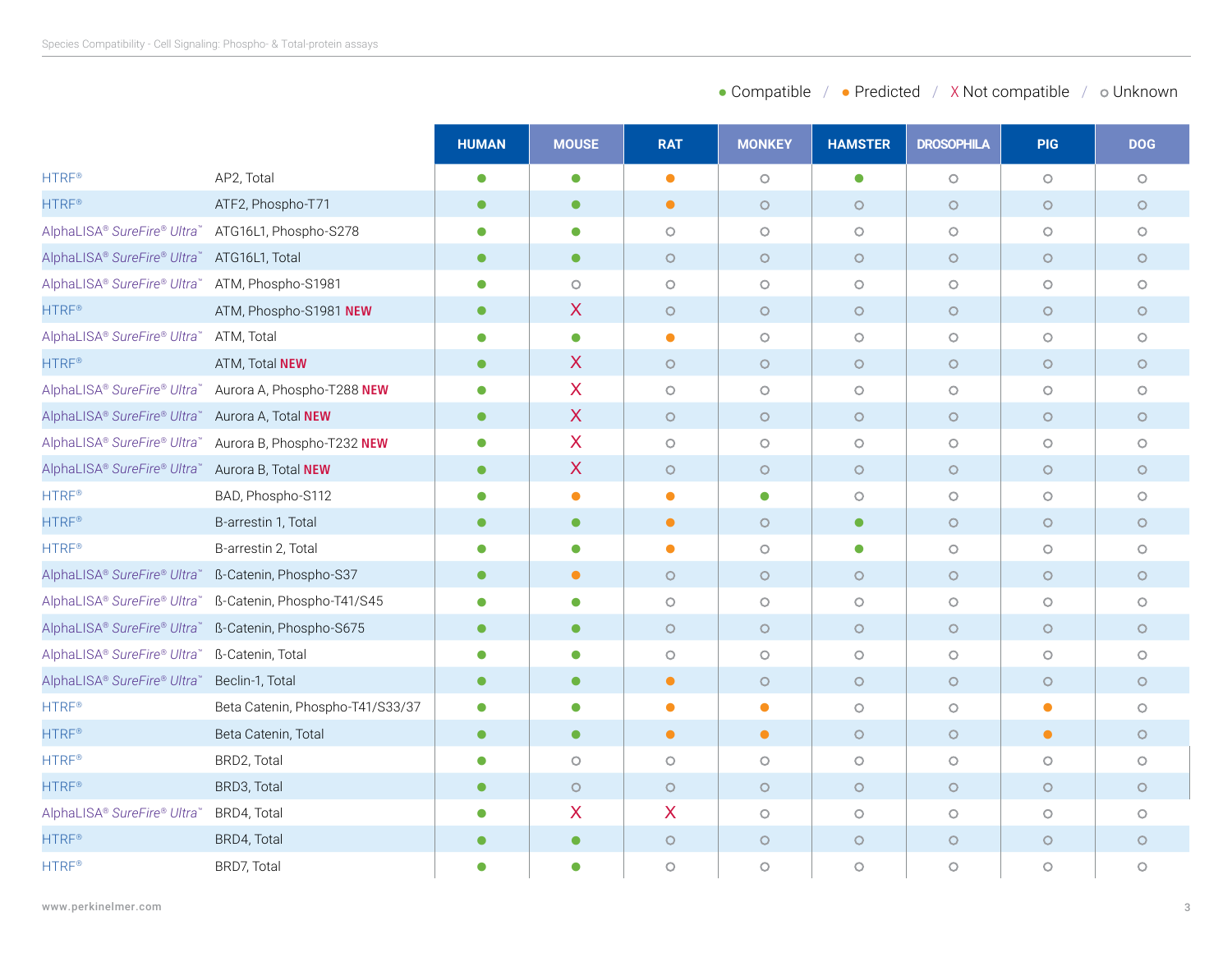| • Compatible<br>• Predicted | X Not compatible | ⊙ Unknown |
|-----------------------------|------------------|-----------|
|-----------------------------|------------------|-----------|

|                                                    |                                              | <b>HUMAN</b> | <b>MOUSE</b>     | <b>RAT</b>   | <b>MONKEY</b> | <b>HAMSTER</b>      | <b>DROSOPHILA</b>         | <b>PIG</b>          | <b>DOG</b> |
|----------------------------------------------------|----------------------------------------------|--------------|------------------|--------------|---------------|---------------------|---------------------------|---------------------|------------|
| AlphaLISA® SureFire® Ultra™                        | BRD9, Total                                  | $\bullet$    | $\bullet$        | $\bullet$    | $\circ$       | $\circ$             | $\circ$                   | $\circ$             | $\circ$    |
| <b>HTRF®</b>                                       | BRD9, Total                                  | $\bullet$    | $\bullet$        | $\circ$      | $\circ$       | $\circ$             | $\circ$                   | $\circ$             | $\circ$    |
| AlphaLISA® SureFire® Ultra™                        | BTK, Phospho-Y223                            | $\bullet$    | $\circ$          | $\circ$      | $\circ$       | $\circ$             | $\circ$                   | $\circ$             | $\circ$    |
| <b>HTRF®</b>                                       | BTK, Phospho-Y223                            | $\bullet$    | $\bullet$        | $\bullet$    | $\circ$       | $\circ$             | $\circ$                   | $\circ$             | $\circ$    |
| AlphaLISA® SureFire® Ultra™                        | BTK, Phospho-Y551                            | $\bullet$    | $\bullet$        | $\bullet$    | $\circ$       | $\circ$             | $\circ$                   | $\circ$             | $\circ$    |
| AlphaLISA® SureFire® Ultra™                        | BTK, Total                                   |              | $\circ$          | $\circ$      | $\bigcirc$    | $\circlearrowright$ | $\circ$                   | $\circlearrowright$ | $\circ$    |
| <b>HTRF®</b>                                       | BTK, Total                                   | $\bullet$    | $\bullet$        | $\circ$      | $\circ$       | $\circ$             | $\circ$                   | $\circ$             | $\circ$    |
| AlphaLISA® SureFire® Ultra™                        | CaMKII, Phospho-T286                         | $\bullet$    | $\bullet$        | $\circ$      | $\circ$       | $\circ$             | $\circ$                   | $\circ$             | $\circ$    |
| AlphaLISA® SureFire® Ultra™                        | CaMKII, Total                                | $\bullet$    | $\bullet$        | $\circ$      | $\circ$       | $\circ$             | $\circ$                   | $\circ$             | $\circ$    |
| AlphaLISA® SureFire® Ultra™ CD3 Zeta, Phospho-Y142 |                                              | $\bullet$    | X                | X            | $\circ$       | $\circ$             | $\circ$                   | $\circ$             | $\circ$    |
| AlphaLISA® SureFire® Ultra™ CD3 Zeta, Phospho-Y83  |                                              | $\bullet$    | $\sf X$          | $\sf X$      | $\circ$       | $\circ$             | $\circ$                   | $\circ$             | $\circ$    |
| AlphaLISA® SureFire® Ultra™ CD3 Zeta, Total        |                                              | $\bullet$    | $\boldsymbol{X}$ | X            | $\circ$       | $\circ$             | $\circ$                   | $\circ$             | $\circ$    |
| AlphaLISA® SureFire® Ultra™ CDK1, Phospho-T14      |                                              | $\bullet$    | $\sf X$          | $\sf X$      | $\circ$       | $\circ$             | $\circ$                   | $\circ$             | $\circ$    |
| AlphaLISA® SureFire® Ultra™                        | CDK1, Phospho-T161                           | $\bullet$    | $\bullet$        | $\bullet$    | $\circ$       | $\circ$             | $\circ$                   | $\circ$             | $\circ$    |
| AlphaLISA® SureFire® Ultra™                        | CDK1, Phospho-Y15                            | $\bullet$    | $\bullet$        | $\bullet$    | $\circ$       | $\circ$             | $\circ$                   | $\circ$             | $\circ$    |
| AlphaLISA® SureFire® Ultra™                        | CDK1, Total                                  | $\bullet$    | X                | X            | $\circ$       | $\circ$             | $\circ$                   | $\circ$             | $\circ$    |
| <b>HTRF®</b>                                       | CDK1, Total                                  | $\bullet$    | $\boldsymbol{X}$ | $\mathsf{X}$ | $\bullet$     | X                   | $\boldsymbol{\mathsf{X}}$ | X                   | X          |
| Alpha SureFire® Ultra™<br>Multiplex                | CDK1, Phospho-T14 + Total CDK1<br><b>NEW</b> | $\bullet$    | X                | $\circ$      | $\circ$       | $\circ$             | $\circ$                   | $\circ$             | $\circ$    |
| Alpha SureFire® Ultra™<br><b>Multiplex</b>         | CDK1, Phospho-Y15 + Total CDK1<br><b>NEW</b> | $\bullet$    | $\mathsf{X}$     | $\circ$      | $\circ$       | $\circ$             | $\circ$                   | $\circ$             | $\circ$    |
| AlphaLISA® SureFire® Ultra™                        | CDK2, Phospho-T160 NEW                       | $\bullet$    | $\bullet$        | $\circ$      | $\circ$       | $\circlearrowright$ | $\circ$                   | $\circ$             | $\circ$    |
| <b>HTRF®</b>                                       | CDK2, Phospho-Y15                            | $\bullet$    | $\bullet$        | $\bullet$    | $\circ$       | $\circ$             | $\circ$                   | $\circ$             | $\circ$    |
| AlphaLISA® SureFire® Ultra™                        | CDK2, Total                                  | O            | $\circ$          | $\circ$      | $\circ$       | $\circlearrowright$ | $\circ$                   | $\circ$             | $\circ$    |
| <b>HTRF®</b>                                       | CDK2, Total                                  | $\bullet$    | $\bullet$        | $\bullet$    | $\circ$       | $\circ$             | $\circ$                   | $\circ$             | $\circ$    |
| AlphaLISA® SureFire® Ultra™                        | CDK4, Total                                  | $\bullet$    | $\circ$          | $\circ$      | $\circ$       | $\circ$             | $\circ$                   | $\circ$             | $\circ$    |
| <b>HTRF®</b>                                       | CDK4, Total                                  | $\bullet$    | $\bullet$        | $\circ$      | $\circ$       | $\circ$             | $\circ$                   | $\circ$             | $\circ$    |
| HTRF <sup>®</sup>                                  | CDK6, Total                                  | $\bullet$    | X                | X            | $\circ$       | $\circ$             | $\circ$                   | $\circ$             | $\circ$    |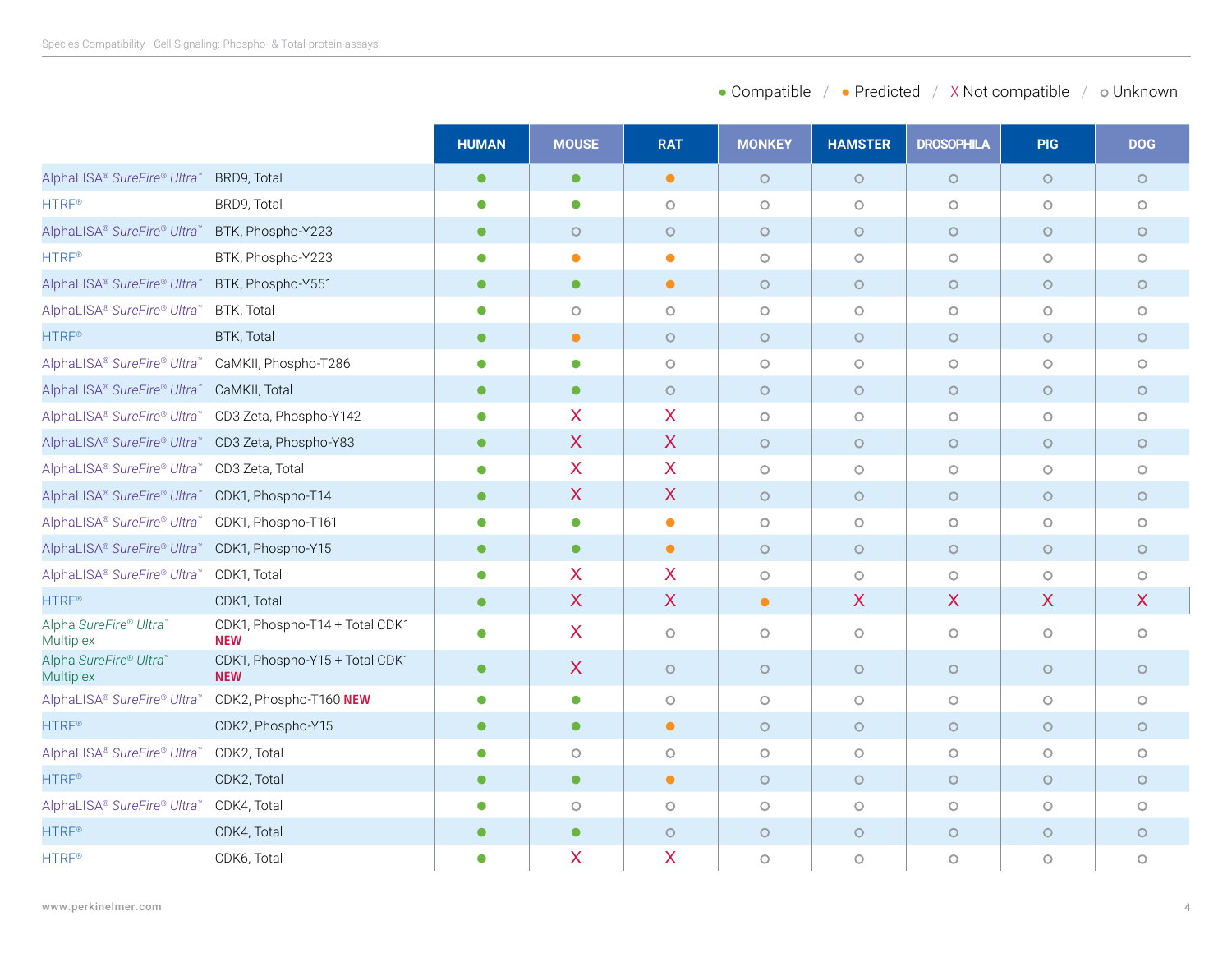| • Compatible<br>• Predicted | X Not compatible | ⊙ Unknown |
|-----------------------------|------------------|-----------|
|-----------------------------|------------------|-----------|

|                                                 |                                                       | <b>HUMAN</b> | <b>MOUSE</b> | <b>RAT</b>   | <b>MONKEY</b> | <b>HAMSTER</b> | <b>DROSOPHILA</b>         | <b>PIG</b> | <b>DOG</b>                |
|-------------------------------------------------|-------------------------------------------------------|--------------|--------------|--------------|---------------|----------------|---------------------------|------------|---------------------------|
| AlphaLISA® SureFire® Ultra™                     | CDK7, Total                                           | $\bullet$    | $\sf X$      | $\mathsf{X}$ | $\circ$       | $\circ$        | $\circ$                   | $\circ$    | $\circ$                   |
| <b>HTRF®</b>                                    | CDK7, Total                                           | $\bullet$    | X            | X.           | X             | X              | $\overline{\mathsf{X}}$   | X          | X                         |
| AlphaLISA® SureFire® Ultra™                     | CDK9, Total                                           | $\bullet$    | $\bullet$    | $\bullet$    | $\circ$       | $\circ$        | $\circ$                   | $\circ$    | $\circ$                   |
| <b>HTRF®</b>                                    | CDK9, Total                                           | $\bullet$    | $\bullet$    | $\bullet$    | X             | X              | X                         | X          | X                         |
| <b>HTRF®</b>                                    | CDK12, Total                                          | $\bullet$    | X            | X            | $\sf X$       | X              | $\boldsymbol{\mathsf{X}}$ | X          | $\boldsymbol{\mathsf{X}}$ |
| <b>HTRF®</b>                                    | Cereblon, Total                                       | $\bullet$    | $\bullet$    | $\bullet$    | $\circ$       | $\circ$        | $\circ$                   | $\circ$    | $\circ$                   |
| AlphaLISA® SureFire® Ultra™ CHK1, Phospho-S345  |                                                       | $\bullet$    | $\bullet$    | $\circ$      | $\circ$       | $\circ$        | $\circ$                   | $\circ$    | $\circ$                   |
| <b>HTRF®</b>                                    | CHK1, Phospho-S345                                    | $\bullet$    | $\bullet$    | $\circ$      | $\circ$       | $\circ$        | $\circ$                   | $\circ$    | $\circ$                   |
| AlphaLISA® SureFire® Ultra™                     | CHK1, Total                                           | $\bullet$    | $\circ$      | $\circ$      | $\circ$       | $\circ$        | $\circ$                   | $\circ$    | $\circ$                   |
| HTRF <sup>®</sup>                               | CHK1, Total                                           | $\bullet$    | $\bullet$    | $\circ$      | $\circ$       | $\circ$        | $\circ$                   | $\circ$    | $\circ$                   |
| AlphaLISA® SureFire® Ultra™ CHK2, Phospho-T68   |                                                       | $\bullet$    | $\circ$      | $\circ$      | $\circ$       | $\circ$        | $\circ$                   | $\circ$    | $\circ$                   |
| <b>HTRF®</b>                                    | CHK2, Phospho-T68                                     | $\bullet$    | X            | X            | $\circ$       | $\circ$        | $\circ$                   | $\circ$    | $\circ$                   |
| AlphaLISA® SureFire® Ultra™                     | CHK2, Total                                           | $\bullet$    | $\circ$      | $\circ$      | $\circ$       | $\circ$        | $\circ$                   | $\circ$    | $\circ$                   |
| <b>HTRF®</b>                                    | CHK2, Total                                           | $\bullet$    | X            | X.           | $\circ$       | $\circ$        | $\circ$                   | $\circ$    | $\circ$                   |
| AlphaLISA® SureFire® Ultra™ c-Jun, Phospho-S63  |                                                       | $\bullet$    | $\bullet$    | $\bullet$    | $\circ$       | $\circ$        | $\circ$                   | $\circ$    | $\circ$                   |
| <b>HTRF®</b>                                    | cJun, Phospho-S63                                     | $\bullet$    | $\bullet$    | $\bullet$    | $\bullet$     | $\circ$        | $\circ$                   | $\circ$    | $\circ$                   |
| AlphaLISA® SureFire® Ultra™ c-Jun, Phospho-S73  |                                                       | $\bullet$    | $\bullet$    | $\bullet$    | $\circ$       | $\circ$        | $\circ$                   | $\circ$    | $\circ$                   |
| AlphaLISA® SureFire® Ultra™ c-Jun, Total        |                                                       | $\bullet$    | $\bullet$    | $\bullet$    | $\circ$       | $\circ$        | $\circ$                   | $\circ$    | $\circ$                   |
|                                                 | AlphaLISA® SureFire® Ultra™ c-Met, Phospho-Y1234/1235 | $\bullet$    | $\circ$      | $\circ$      | $\circ$       | $\circ$        | $\circ$                   | $\circ$    | $\circ$                   |
| AlphaLISA® SureFire® Ultra™ c-Myb, Phospho-S11  |                                                       |              | X            | X            | $\circ$       | $\circ$        | $\circ$                   | $\circ$    | $\circ$                   |
| AlphaLISA® SureFire® Ultra™ c-Myb, Total        |                                                       | $\bullet$    | X            | $\mathsf{X}$ | $\circ$       | $\circ$        | $\circ$                   | $\circ$    | $\circ$                   |
| AlphaLISA® SureFire® Ultra™ c-Myc, Phospho-S62  |                                                       |              | $\bullet$    | $\bullet$    | $\circ$       | $\circ$        | $\circ$                   | $\circ$    | $\circ$                   |
| AlphaLISA® SureFire® Ultra™ c-Myc, Phospho-T58  |                                                       | $\bullet$    | $\bullet$    | $\bullet$    | $\circ$       | $\circ$        | $\circ$                   | $\circ$    | $\circ$                   |
| AlphaLISA® SureFire® Ultra™ c-Myc, Total        |                                                       | $\bullet$    | $\circ$      | $\circ$      | $\circ$       | $\circ$        | $\circ$                   | $\circ$    | $\circ$                   |
| AlphaLISA® SureFire® Ultra™ Cofilin, Phospho-S3 |                                                       | $\bullet$    | $\bullet$    | $\bullet$    | $\circ$       | $\circ$        | $\circ$                   | $\circ$    | $\circ$                   |
| AlphaLISA® SureFire® Ultra™ Cofilin, Total      |                                                       | $\bullet$    | $\bullet$    | $\bullet$    | $\circ$       | $\circ$        | $\circ$                   | $\circ$    | $\circ$                   |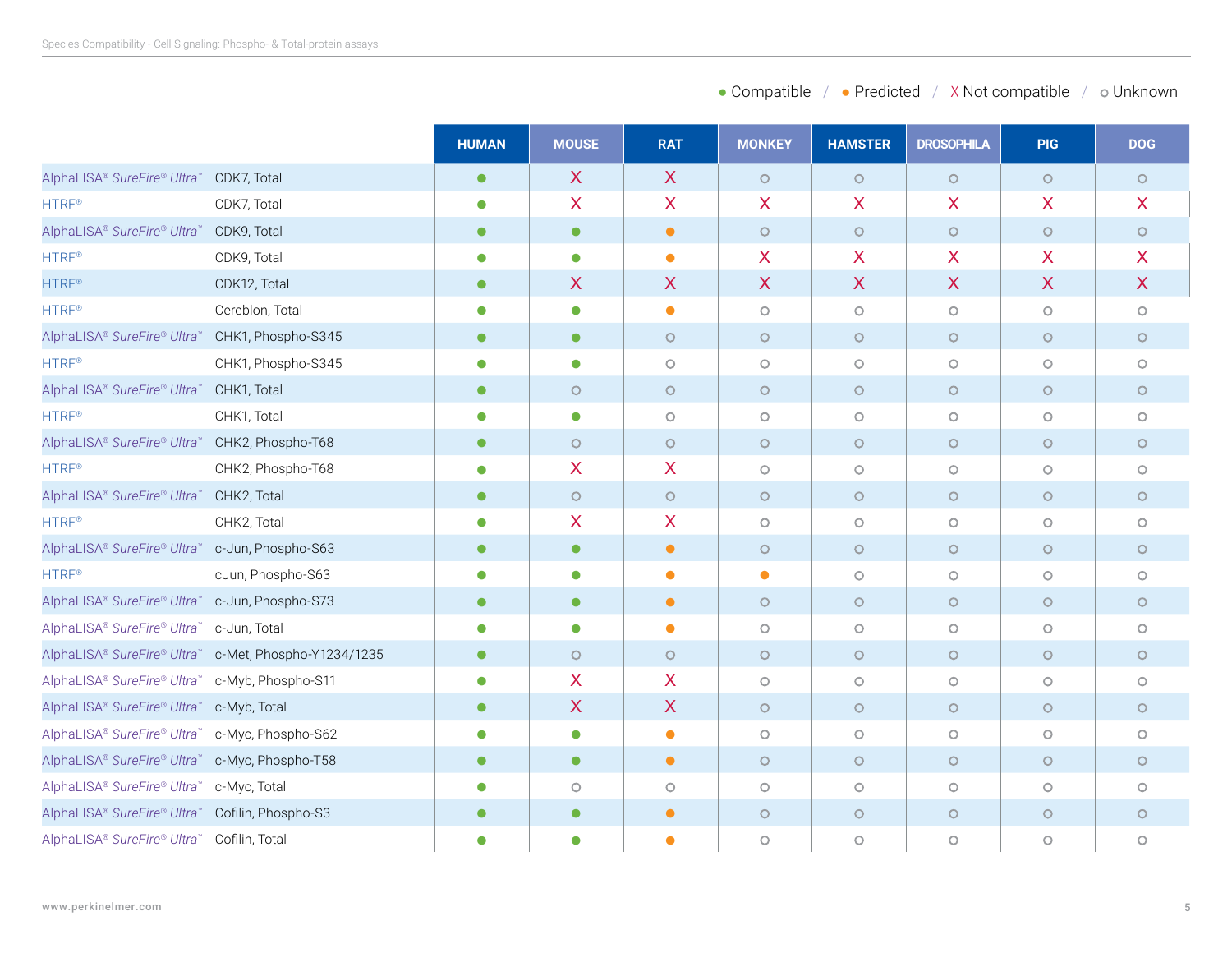|                                                 |                                   | <b>HUMAN</b> | <b>MOUSE</b>              | <b>RAT</b> | <b>MONKEY</b> | <b>HAMSTER</b> | <b>DROSOPHILA</b>   | <b>PIG</b> | <b>DOG</b> |
|-------------------------------------------------|-----------------------------------|--------------|---------------------------|------------|---------------|----------------|---------------------|------------|------------|
| <b>HTRF®</b>                                    | cRAF, Phospho-S338                | $\bullet$    | $\bullet$                 | $\bullet$  | $\circ$       | $\circ$        | $\circ$             | $\circ$    | $\circ$    |
| <b>HTRF®</b>                                    | cRaf, Phospho S43                 | $\bullet$    | $\circ$                   | $\circ$    | $\circ$       | $\circ$        | $\circ$             | $\circ$    | $\circ$    |
| <b>HTRF®</b>                                    | cRaf, Total                       | $\bullet$    | $\circ$                   | $\circ$    | $\circ$       | $\circ$        | $\circ$             | $\circ$    | $\circ$    |
| AlphaLISA® SureFire® Ultra™                     | CREB, Phospho-S133                |              | $\bullet$                 | $\bullet$  | $\circ$       | $\circ$        | $\circ$             | $\circ$    | $\circ$    |
| <b>HTRF®</b>                                    | CREB, Phospho-S133                | $\bullet$    | $\bullet$                 | $\bullet$  | $\bullet$     | $\circ$        | $\circ$             | $\circ$    | $\circ$    |
| AlphaLISA® SureFire® Ultra™                     | CREB, Total                       | О            | $\bullet$                 | $\bullet$  | $\circ$       | $\circ$        | $\circ$             | $\circ$    | $\circ$    |
| <b>HTRF®</b>                                    | CREB, Total                       | $\bullet$    | $\bullet$                 | $\bullet$  | $\bullet$     | $\circ$        | $\bullet$           | $\circ$    | $\circ$    |
| AlphaLISA® SureFire® Ultra™                     | Cyclin D1, Phospho-T286           | $\bullet$    | $\boldsymbol{\mathsf{X}}$ | X          | $\circ$       | $\circ$        | $\circ$             | $\circ$    | $\circ$    |
| <b>HTRF®</b>                                    | Cyclin D1, Phospho-T286           | $\bullet$    | $\boldsymbol{X}$          | $\circ$    | $\bullet$     | $\circ$        | $\circ$             | $\circ$    | $\circ$    |
| AlphaLISA® SureFire® Ultra™                     | Cyclin D1, Total                  | $\bullet$    | X                         | X          | $\circ$       | $\circ$        | $\circlearrowright$ | $\circ$    | $\circ$    |
| <b>HTRF®</b>                                    | Cyclin D1, Total                  | $\bullet$    | $\bullet$                 | $\bullet$  | $\circ$       | $\circ$        | $\circ$             | $\circ$    | $\circ$    |
| AlphaLISA® SureFire® Ultra™                     | p-DAP12 (panY)                    | $\bullet$    | $\bullet$                 | $\circ$    | $\circ$       | $\circ$        | $\circ$             | $\circ$    | $\circ$    |
| AlphaLISA® SureFire® Ultra™                     | DAP12, Total                      | $\bullet$    | $\circ$                   | $\circ$    | $\circ$       | $\circ$        | $\circ$             | $\circ$    | $\circ$    |
| AlphaLISA® SureFire® Ultra™                     | DNA PKcs, Phospho-S2056           | $\bullet$    | $\boldsymbol{\mathsf{X}}$ | X          | $\circ$       | $\circ$        | $\circ$             | $\circ$    | $\circ$    |
| AlphaLISA® SureFire® Ultra™ DNA PKcs, Total     |                                   | $\bullet$    | $\sf X$                   | X          | $\circ$       | $\circ$        | $\circ$             | $\circ$    | $\circ$    |
| <b>HTRF®</b>                                    | EGF Receptor, Phospho-Y1068       | $\bullet$    | X                         | X          | $\bullet$     | $\circ$        | $\circ$             | $\circ$    | $\circ$    |
| AlphaLISA® SureFire® Ultra™                     | EGF Receptor, Phospho-Y1068       | $\bullet$    | $\bullet$                 | $\circ$    | $\circ$       | $\circ$        | $\circ$             | $\circ$    | $\circ$    |
| <b>HTRF®</b>                                    | EGF Receptor, Total               | $\bullet$    | $\bullet$                 | X.         | $\bullet$     | $\circ$        | $\circ$             | $\circ$    | $\circ$    |
| AlphaLISA® SureFire® Ultra™                     | EGF Receptor, Total               | $\bullet$    | $\bullet$                 | $\circ$    | $\circ$       | $\circ$        | $\circ$             | $\circ$    | $\circ$    |
| Alpha SureFire® Ultra™<br>Multiplex             | EGFR, Phospho-Y1068 + EGFR Total  | $\bullet$    | $\bullet$                 | $\circ$    | $\circ$       | $\circ$        | $\circ$             | $\circ$    | $\circ$    |
| AlphaLISA® SureFire® Ultra™ elF2α, Phospho-S51  |                                   | $\bullet$    | $\bullet$                 | $\circ$    | $\circ$       | $\circ$        | $\circ$             | $\circ$    | $\circ$    |
| AlphaLISA® SureFire® Ultra™                     | el $F2\alpha$ , Phospho-S51 - OLD | 0            | $\bullet$                 | $\circ$    | $\circ$       | $\circ$        | $\circ$             | $\circ$    | $\circ$    |
| AlphaLISA® SureFire® Ultra™                     | elF2 $\alpha$ , Total             | $\bullet$    | $\bullet$                 | $\circ$    | $\circ$       | $\circ$        | $\circ$             | $\circ$    | $\circ$    |
| <b>HTRF®</b>                                    | $e$ IF2 $\alpha$ , Total          | $\bullet$    | $\bullet$                 | $\bullet$  | $\bullet$     | $\circ$        | $\circ$             | $\circ$    | $\circ$    |
| AlphaLISA® SureFire® Ultra™ eIF4E, Phospho-S209 |                                   | $\bullet$    | $\bullet$                 | $\circ$    | $\circ$       | $\circ$        | $\circ$             | $\circ$    | $\circ$    |
| <b>HTRF®</b>                                    | elF4E, Phospho-S209               |              | ●                         | $\bullet$  | Ο             | $\circ$        | $\circ$             | $\circ$    | $\circ$    |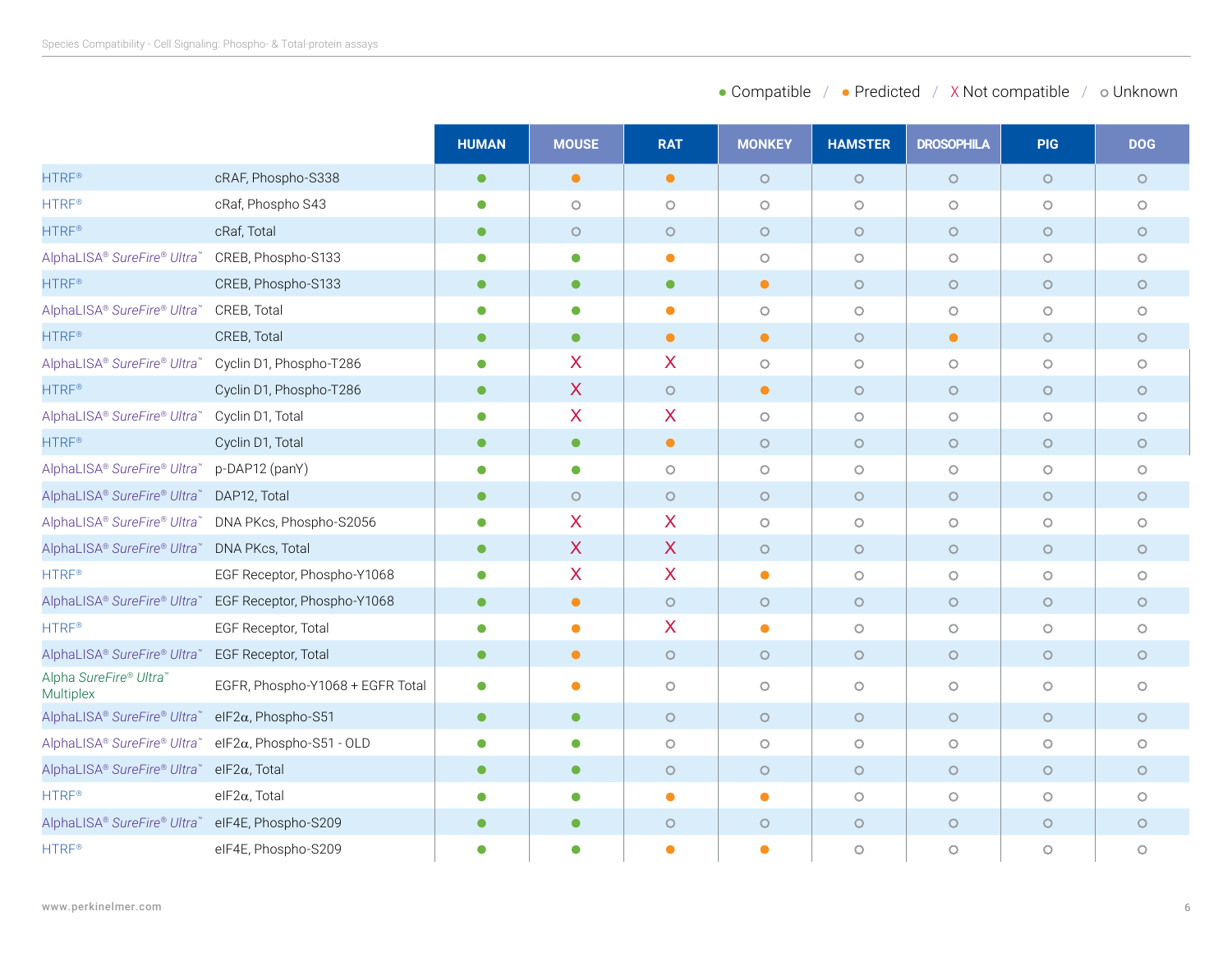| • Compatible | • Predicted | X Not compatible | o Unknown |
|--------------|-------------|------------------|-----------|
|--------------|-------------|------------------|-----------|

|                                          |                                                                       | <b>HUMAN</b> | <b>MOUSE</b>              | <b>RAT</b>   | <b>MONKEY</b> | <b>HAMSTER</b> | <b>DROSOPHILA</b>   | <b>PIG</b> | <b>DOG</b> |
|------------------------------------------|-----------------------------------------------------------------------|--------------|---------------------------|--------------|---------------|----------------|---------------------|------------|------------|
| AlphaLISA® SureFire® Ultra™              | elF4E, Total                                                          | $\bullet$    | $\circ$                   | $\circ$      | $\circ$       | $\circ$        | $\circ$             | $\circ$    | $\circ$    |
| <b>HTRF®</b>                             | eNOS, Phospho-S1177                                                   | $\bullet$    | $\bullet$                 | $\bullet$    | $\circ$       | $\circ$        | $\circlearrowright$ | $\circ$    | $\circ$    |
| <b>HTRF®</b>                             | eNOS, Total                                                           | $\bullet$    | $\bullet$                 | $\bullet$    | $\circ$       | $\circ$        | $\circ$             | $\circ$    | $\circ$    |
|                                          | AlphaLISA® SureFire® Ultra™ ErbB2, Phospho-Y1221/1222                 | $\bullet$    | $\bullet$                 | $\circ$      | $\circ$       | $\circ$        | $\circ$             | $\circ$    | $\circ$    |
| AlphaLISA® SureFire® Ultra™              | ErbB2, Total                                                          | $\bullet$    | $\bullet$                 | $\bullet$    | $\circ$       | $\circ$        | $\circ$             | $\circ$    | $\circ$    |
| AlphaLISA® SureFire® Ultra™              | ErbB3, Phospho-Y1289                                                  | $\bullet$    | $\boldsymbol{\mathsf{X}}$ | $\mathsf{X}$ | $\circ$       | $\circ$        | $\circ$             | $\circ$    | $\circ$    |
| AlphaLISA® SureFire® Ultra™ ErbB3, Total |                                                                       | $\bullet$    | $\sf X$                   | $\sf X$      | $\circ$       | $\circ$        | $\circ$             | $\circ$    | $\circ$    |
| <b>HTRF®</b>                             | Advanced ERK, Phospho-T202/Y204                                       | $\bullet$    | $\bullet$                 | $\bullet$    | $\bullet$     | $\bullet$      | $\bullet$           | $\bullet$  | $\bullet$  |
| <b>HTRF®</b>                             | ERK1/2, Phospho-T202/Y204                                             | $\bullet$    | $\bullet$                 | $\bullet$    | $\bullet$     | $\bullet$      | $\bullet$           | $\bullet$  | $\bullet$  |
| <b>HTRF®</b>                             | ERK1/2, Total                                                         | $\bullet$    | $\bullet$                 | $\bullet$    | $\bullet$     | $\bullet$      | $\bullet$           | $\bullet$  | $\bullet$  |
|                                          | AlphaLISA® SureFire® Ultra™ ERK1/2, Phospho-T202/Y204                 | $\bullet$    | $\bullet$                 | $\bullet$    | $\circ$       | $\bullet$      | $\circ$             | $\circ$    | $\circ$    |
| AlphaLISA® SureFire® Ultra               | ERK1/2, Total                                                         | $\bullet$    | $\bullet$                 | $\bullet$    | $\circ$       | $\circ$        | $\circ$             | $\circ$    | $\circ$    |
| AlphaLISA® SureFire® Ultra™              | Estrogen Receptor $\alpha$ , Phospho-S118                             | $\bullet$    | $\boldsymbol{X}$          | X            | $\circ$       | $\circ$        | $\circ$             | $\circ$    | $\circ$    |
|                                          | AlphaLISA® SureFire® Ultra™ Estrogen Receptor $\alpha$ , Phospho-S167 | $\bullet$    | $\overline{\mathsf{X}}$   | $\mathsf{X}$ | $\circ$       | $\circ$        | $\circ$             | $\circ$    | $\circ$    |
| AlphaLISA® SureFire® Ultra™              | Estrogen Receptor $\alpha$ , Total                                    | $\bullet$    | $\sf X$                   | X            | $\circ$       | $\circ$        | $\circ$             | $\circ$    | $\circ$    |
| <b>HTRF®</b>                             | Estrogen Receptor $\alpha$ , Total                                    | $\bullet$    | $\circ$                   | $\circ$      | $\circ$       | $\circ$        | $\circlearrowright$ | $\circ$    | $\circ$    |
| <b>HTRF®</b>                             | FAK, Phospho-Y397                                                     | $\bullet$    | $\bullet$                 | $\circ$      | $\circ$       | $\circ$        | $\circ$             | $\circ$    | $\circ$    |
| <b>HTRF®</b>                             | FAK, Total                                                            | $\bullet$    | $\bullet$                 | $\circ$      | $\circ$       | $\circ$        | $\circ$             | $\circ$    | $\circ$    |
| <b>HTRF®</b>                             | FGFR1, Phospho Y653/654                                               | $\bullet$    | $\bullet$                 | $\circ$      | $\circ$       | $\circ$        | $\circ$             | $\circ$    | $\circ$    |
| <b>HTRF®</b>                             | FGFR1, Total                                                          | $\bullet$    | X                         | $\circ$      | $\circ$       | $\circ$        | $\circ$             | $\circ$    | $\circ$    |
| <b>HTRF®</b>                             | FGFR2, Phospho Y653/654                                               | $\bullet$    | $\boldsymbol{X}$          | $\circ$      | $\circ$       | $\circ$        | $\circ$             | $\circ$    | $\circ$    |
| <b>HTRF®</b>                             | FGFR2, Total                                                          |              | $\overline{\mathsf{X}}$   | $\circ$      | $\circ$       | $\circ$        | $\circ$             | $\circ$    | $\circ$    |
| <b>HTRF®</b>                             | FGFR3, Phospho Y653/654                                               | $\bullet$    | $\circ$                   | $\circ$      | $\circ$       | $\circ$        | $\circ$             | $\circ$    | $\circ$    |
| <b>HTRF®</b>                             | FGFR3, Total                                                          | $\bullet$    | $\boldsymbol{\mathsf{X}}$ | $\circ$      | $\circ$       | $\circ$        | $\circlearrowright$ | $\circ$    | $\circ$    |
| <b>HTRF®</b>                             | FGFR4, Phospho Y642                                                   | $\bullet$    | X                         | $\circ$      | $\circ$       | $\circ$        | $\circ$             | $\circ$    | $\circ$    |
| <b>HTRF®</b>                             | FGFR4, Total                                                          | $\bullet$    | X                         | $\circ$      | $\circ$       | $\circ$        | $\circ$             | $\circ$    | $\circ$    |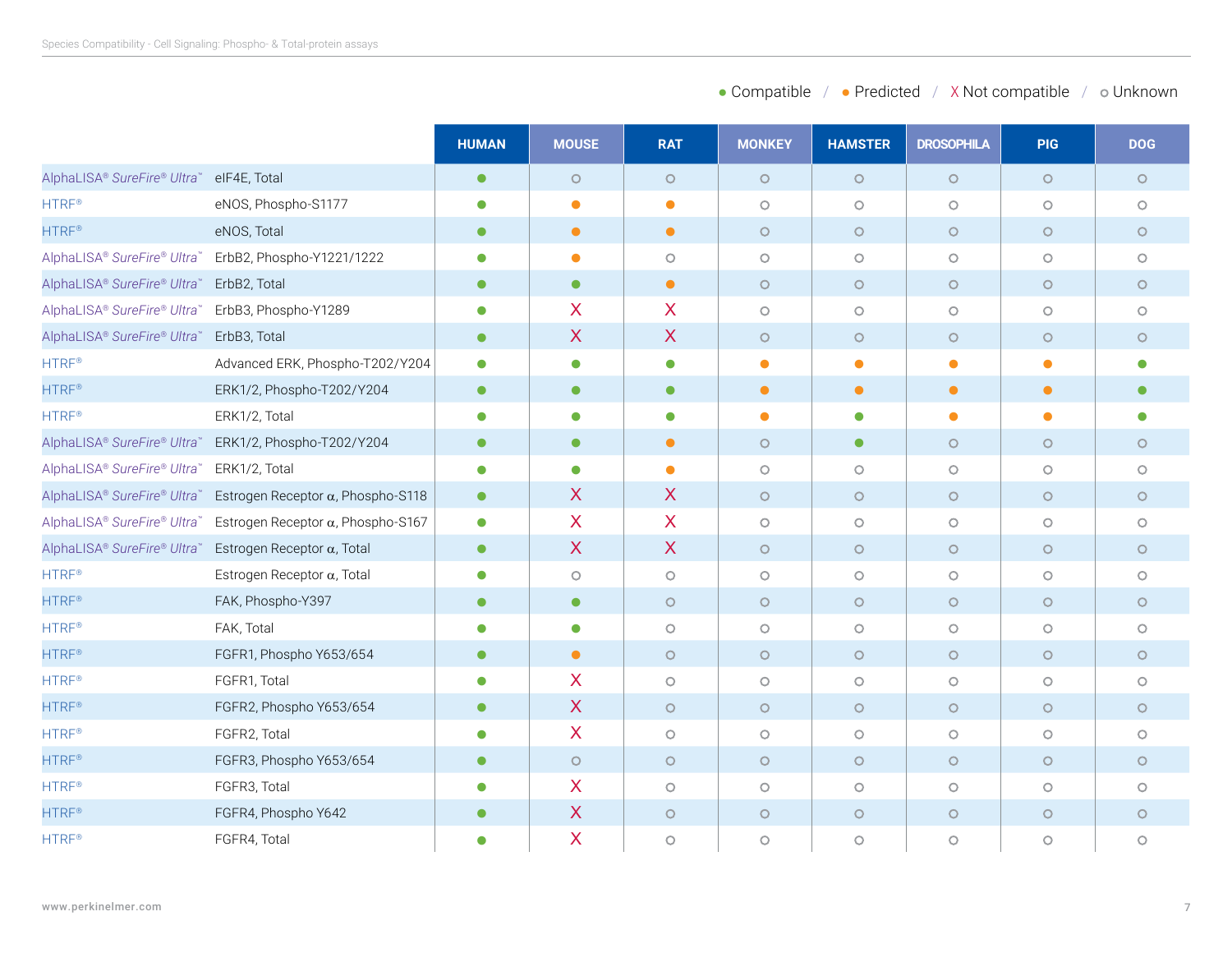| • Compatible<br>• Predicted | X Not compatible | o Unknown |
|-----------------------------|------------------|-----------|
|-----------------------------|------------------|-----------|

|                                                   |                                                          | <b>HUMAN</b> | <b>MOUSE</b>              | <b>RAT</b>   | <b>MONKEY</b> | <b>HAMSTER</b> | <b>DROSOPHILA</b>         | <b>PIG</b> | <b>DOG</b>                |
|---------------------------------------------------|----------------------------------------------------------|--------------|---------------------------|--------------|---------------|----------------|---------------------------|------------|---------------------------|
| AlphaLISA® SureFire® Ultra™ FGF Receptor 1, Total |                                                          | $\bullet$    | $\circ$                   | $\circ$      | $\circ$       | $\circ$        | $\circ$                   | $\circ$    | $\circ$                   |
| AlphaLISA® SureFire® Ultra™                       | FGF Receptor 2, Phospho-Y653/654                         | $\bullet$    | $\circ$                   | $\circ$      | $\circ$       | $\circ$        | $\circ$                   | $\circ$    | $\circ$                   |
| AlphaLISA® SureFire® Ultra™ FGF Receptor 2, Total |                                                          | $\bullet$    | $\circ$                   | $\circ$      | $\circ$       | $\circ$        | $\circ$                   | $\circ$    | $\circ$                   |
|                                                   | AlphaLISA® SureFire® Ultra™ FGF Receptor 3, Phospho-Y724 | $\bullet$    | $\bullet$                 | $\circ$      | $\circ$       | $\circ$        | $\circ$                   | $\circ$    | $\circ$                   |
| AlphaLISA® SureFire® Ultra™ FGF Receptor 3, Total |                                                          | $\bullet$    | $\circ$                   | $\circ$      | $\circ$       | $\circ$        | $\circ$                   | $\circ$    | $\circ$                   |
| AlphaLISA® SureFire® Ultra™ FGF Receptor 4, Total |                                                          | $\bullet$    | $\circ$                   | $\circ$      | $\circ$       | $\circ$        | $\circ$                   | $\circ$    | $\circ$                   |
| AlphaLISA® SureFire® Ultra™ FLT3, Phospho-Y591    |                                                          | $\bullet$    | $\boldsymbol{X}$          | X            | $\circ$       | $\circ$        | $\circ$                   | $\circ$    | $\circ$                   |
| AlphaLISA® SureFire® Ultra™ FLT3, Phospho-Y842    |                                                          | $\bullet$    | $\overline{X}$            | $\mathsf{X}$ | $\circ$       | $\circ$        | $\circ$                   | $\circ$    | $\circ$                   |
| AlphaLISA® SureFire® Ultra™ FLT3, Total           |                                                          | $\bullet$    | $\boldsymbol{\mathsf{X}}$ | $\mathsf{X}$ | $\circ$       | $\circ$        | $\circ$                   | $\circ$    | $\circ$                   |
| <b>HTRF®</b>                                      | FoxO1, Phospho-S256                                      | $\bullet$    | $\bullet$                 | $\bullet$    | $\bullet$     | $\circ$        | $\circ$                   | $\circ$    | $\circ$                   |
| <b>HTRF®</b>                                      | Fox01, Total                                             | $\bullet$    | $\bullet$                 | $\bullet$    | $\bullet$     | $\circ$        | $\circ$                   | $\circ$    | $\circ$                   |
| AlphaLISA® SureFire® Ultra™                       | GAPDH, Total                                             | $\bullet$    | X                         | $\circ$      | $\circ$       | $\circ$        | $\circ$                   | $\circ$    | $\circ$                   |
|                                                   | AlphaLISA® SureFire® Ultra™ GAPDH, Total (Mouse / Human) | $\bullet$    | $\bullet$                 | $\circ$      | $\circ$       | $\circ$        | $\circ$                   | $\circ$    | $\circ$                   |
| <b>HTRF®</b>                                      | GAPDH Housekeeping                                       | $\bullet$    | $\bullet$                 | $\bullet$    | $\bullet$     | $\bullet$      | $\circ$                   | $\circ$    | X                         |
| AlphaLISA® SureFire® Ultra™ GCN2, Phospho-T899    |                                                          | $\bullet$    | $\circ$                   | $\circ$      | $\circ$       | $\circ$        | $\circ$                   | $\circ$    | $\circ$                   |
| AlphaLISA® SureFire® Ultra™                       | GCN2, Total                                              | $\bullet$    | $\circ$                   | $\circ$      | $\circ$       | $\circ$        | $\circ$                   | $\circ$    | $\circ$                   |
| <b>HTRF®</b>                                      | GSK3 alpha, Phospho-S21                                  | $\bullet$    | $\bullet$                 | $\bullet$    | $\bullet$     | $\circ$        | $\circ$                   | $\circ$    | $\circ$                   |
| <b>HTRF®</b>                                      | GSK3 alpha, Total                                        | $\bullet$    | $\bullet$                 | $\bullet$    | $\bullet$     | $\circ$        | $\circ$                   | $\circ$    | $\circ$                   |
| AlphaLISA® SureFire® Ultra™                       | GSK3 beta, Phospho-S9                                    | $\bullet$    | $\bullet$                 | $\bullet$    | $\circ$       | $\circ$        | $\circ$                   | $\circ$    | $\circ$                   |
| <b>HTRF®</b>                                      | GSK3 beta, Phospho-S9                                    | $\bullet$    | $\bullet$                 | $\bullet$    | $\bullet$     | $\circ$        | $\circ$                   | $\circ$    | $\circ$                   |
| <b>HTRF®</b>                                      | GSK3 beta, Total                                         | $\bullet$    | $\bullet$                 | $\bullet$    | $\bullet$     | $\circ$        | $\circ$                   | $\circ$    | $\circ$                   |
| <b>HTRF®</b>                                      | H2AX, Phospho-S139                                       | $\bullet$    | $\bullet$                 | $\bullet$    | $\bullet$     | $\circ$        | $\circ$                   | $\circ$    | $\circ$                   |
| AlphaLISA® SureFire® Ultra™                       | p-HDAC4 (Ser246)                                         | $\bullet$    | $\bullet$                 | $\circ$      | $\circ$       | $\circ$        | $\circ$                   | $\circ$    | $\circ$                   |
| AlphaLISA® SureFire® Ultra™                       | HDAC4, Total                                             | $\bullet$    | $\bullet$                 | $\circ$      | $\circ$       | $\circ$        | $\circ$                   | $\circ$    | $\circ$                   |
| <b>HTRF®</b>                                      | HER2, Phospho-Y1221/1222                                 | $\bullet$    | $\boldsymbol{X}$          | X            | X             | $\mathsf{X}$   | $\boldsymbol{\mathsf{X}}$ | X          | $\boldsymbol{\mathsf{X}}$ |
| <b>HTRF®</b>                                      | HER2, Total                                              | $\bullet$    | $\bullet$                 | $\bullet$    | $\circ$       | $\circ$        | $\circ$                   | $\circ$    | $\circ$                   |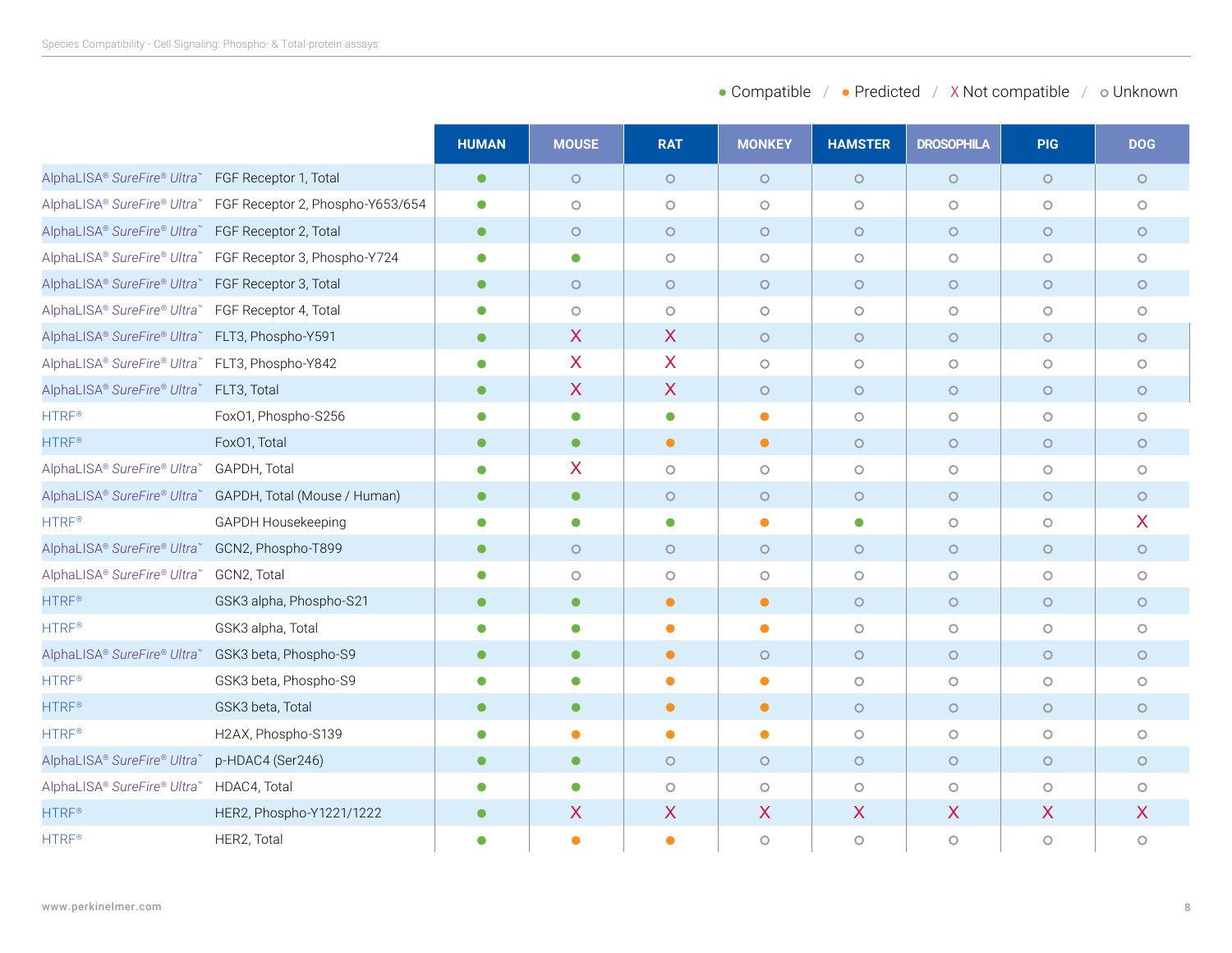| • Compatible<br>• Predicted | X Not compatible | o Unknown |
|-----------------------------|------------------|-----------|
|-----------------------------|------------------|-----------|

|                                                    |                                                             | <b>HUMAN</b> | <b>MOUSE</b>              | <b>RAT</b> | <b>MONKEY</b> | <b>HAMSTER</b>      | <b>DROSOPHILA</b> | <b>PIG</b> | <b>DOG</b> |
|----------------------------------------------------|-------------------------------------------------------------|--------------|---------------------------|------------|---------------|---------------------|-------------------|------------|------------|
| <b>HTRF®</b>                                       | HER3, Phospho-Y1289                                         | $\bullet$    | $\bullet$                 | $\bullet$  | $\circ$       | $\circ$             | $\circ$           | $\circ$    | $\circ$    |
| <b>HTRF®</b>                                       | HER3, Total                                                 | $\bullet$    | $\bullet$                 | $\bullet$  | $\circ$       | $\circ$             | $\circ$           | $\circ$    | $\circ$    |
| <b>HTRF®</b>                                       | $HIF-1\alpha$                                               | $\bullet$    | $\bullet$                 | $\bullet$  | $\circ$       | $\circ$             | $\circ$           | $\circ$    | $\circ$    |
| AlphaLISA® SureFire® Ultra™                        | p-Histone H2AX (Ser139)                                     | $\bullet$    | $\bullet$                 | $\circ$    | $\circ$       | $\circ$             | $\circ$           | $\circ$    | $\circ$    |
| AlphaLISA® SureFire® Ultra™                        | Histone H2AX, Total                                         | $\bullet$    | $\bullet$                 | $\circ$    | $\circ$       | $\circ$             | $\circ$           | $\circ$    | $\circ$    |
|                                                    | AlphaLISA® SureFire® Ultra™ Histone H3, Phospho-S10/T11     | $\bullet$    | $\bullet$                 | $\circ$    | $\circ$       | $\circ$             | $\circ$           | $\circ$    | $\circ$    |
| <b>HTRF®</b>                                       | Histone H3, Phospho-T3                                      | $\bullet$    | $\bullet$                 | $\bullet$  | $\circ$       | $\circ$             | $\circ$           | $\circ$    | $\circ$    |
| <b>HTRF®</b>                                       | Histone H3, Phospho-S10                                     | $\bullet$    | $\bullet$                 | $\bullet$  | $\bullet$     | $\circ$             | $\circ$           | $\circ$    | $\circ$    |
| AlphaLISA® SureFire® Ultra™                        | Histone H3, Total                                           | $\bullet$    | $\bullet$                 | $\circ$    | $\circ$       | $\circ$             | $\circ$           | $\circ$    | $\circ$    |
| <b>HTRF®</b>                                       | Histone H3, Total                                           | $\bullet$    | $\bullet$                 | $\bullet$  | $\bullet$     | $\circ$             | $\circ$           | $\circ$    | $\circ$    |
| AlphaLISA® SureFire® Ultra™ HSP27, Phospho-S15 NEW |                                                             | $\bullet$    | $\boldsymbol{X}$          | $\circ$    | $\circ$       | $\circ$             | $\circ$           | $\circ$    | $\circ$    |
| AlphaLISA® SureFire® Ultra™                        | HSP27, Phospho-S82 NEW                                      | $\bullet$    | X                         | $\circ$    | $\circ$       | $\circ$             | $\circ$           | $\circ$    | $\circ$    |
| AlphaLISA® SureFire® Ultra™ HSP27, Phospho-S78 NEW |                                                             | $\bullet$    | $\mathsf{X}$              | $\circ$    | $\circ$       | $\circ$             | $\circ$           | $\circ$    | $\circ$    |
| AlphaLISA® SureFire® Ultra™ HSP27, Total NEW       |                                                             | $\bullet$    | $\overline{\mathsf{X}}$   | $\circ$    | $\circ$       | $\circ$             | $\circ$           | $\circ$    | $\circ$    |
|                                                    | AlphaLISA® SureFire® Ultra™ IGF-1 Rec.β, Phospho-Y1135/1136 | $\bullet$    | $\bullet$                 | $\bullet$  | $\circ$       | $\circ$             | $\circ$           | $\circ$    | $\circ$    |
| AlphaLISA® SureFire® Ultra™                        | IGF-1 Rec. $\beta$ , Total                                  | $\bullet$    | $\bullet$                 | $\bullet$  | $\circ$       | $\circ$             | $\circ$           | $\circ$    | $\circ$    |
| AlphaLISA® SureFire® Ultra™ IkBα, Phospho-S32/36   |                                                             | $\bullet$    | $\bullet$                 | $\bullet$  | $\circ$       | $\circ$             | $\circ$           | $\circ$    | $\circ$    |
| AlphaLISA® SureFire® Ultra™                        | IkB $\alpha$ , Total                                        | $\bullet$    | $\bullet$                 | $\bullet$  | $\circ$       | $\bigcirc$          | $\circ$           | $\circ$    | $\circ$    |
| AlphaLISA® SureFire® Ultra™ IKKα, Phospho-S176/180 |                                                             | $\bullet$    | $\bullet$                 | $\circ$    | $\circ$       | $\circ$             | $\circ$           | $\circ$    | $\circ$    |
| AlphaLISA® SureFire® Ultra™ IKKα, Total            |                                                             |              | $\circ$                   | $\circ$    | $\circ$       | $\circ$             | $\circ$           | $\circ$    | $\circ$    |
| AlphaLISA® SureFire® Ultra™ IKKβ, Phospho-S177/181 |                                                             | $\bullet$    | $\boldsymbol{X}$          | X          | $\circ$       | $\circ$             | $\circ$           | $\circ$    | $\circ$    |
| AlphaLISA® SureFire® Ultra™                        | IKKβ, Total                                                 | $\bullet$    | $\boldsymbol{\mathsf{X}}$ | X          | $\circ$       | $\circ$             | $\circ$           | $\circ$    | $\circ$    |
| <b>HTRF®</b>                                       | IKKB, Phospho-S177/181                                      | $\bullet$    | $\bullet$                 | $\bullet$  | $\bullet$     | $\circ$             | $\circ$           | $\circ$    | $\circ$    |
| AlphaLISA® SureFire® Ultra™                        | Insulin Rec. $\beta$ , Phospho-Y1150/1151                   | $\bullet$    | $\bullet$                 | $\bullet$  | $\circ$       | $\circlearrowright$ | $\circ$           | $\circ$    | $\circ$    |
| AlphaLISA® SureFire® Ultra™                        | Insulin Rec. $\beta$ , Total                                | $\bullet$    | $\bullet$                 | $\bullet$  | $\circ$       | $\circ$             | $\circ$           | $\circ$    | $\circ$    |
| <b>HTRF®</b>                                       | IRAK3, Total                                                | $\bullet$    | X                         | $\circ$    | $\circ$       | $\circ$             | $\circ$           | $\circ$    | $\circ$    |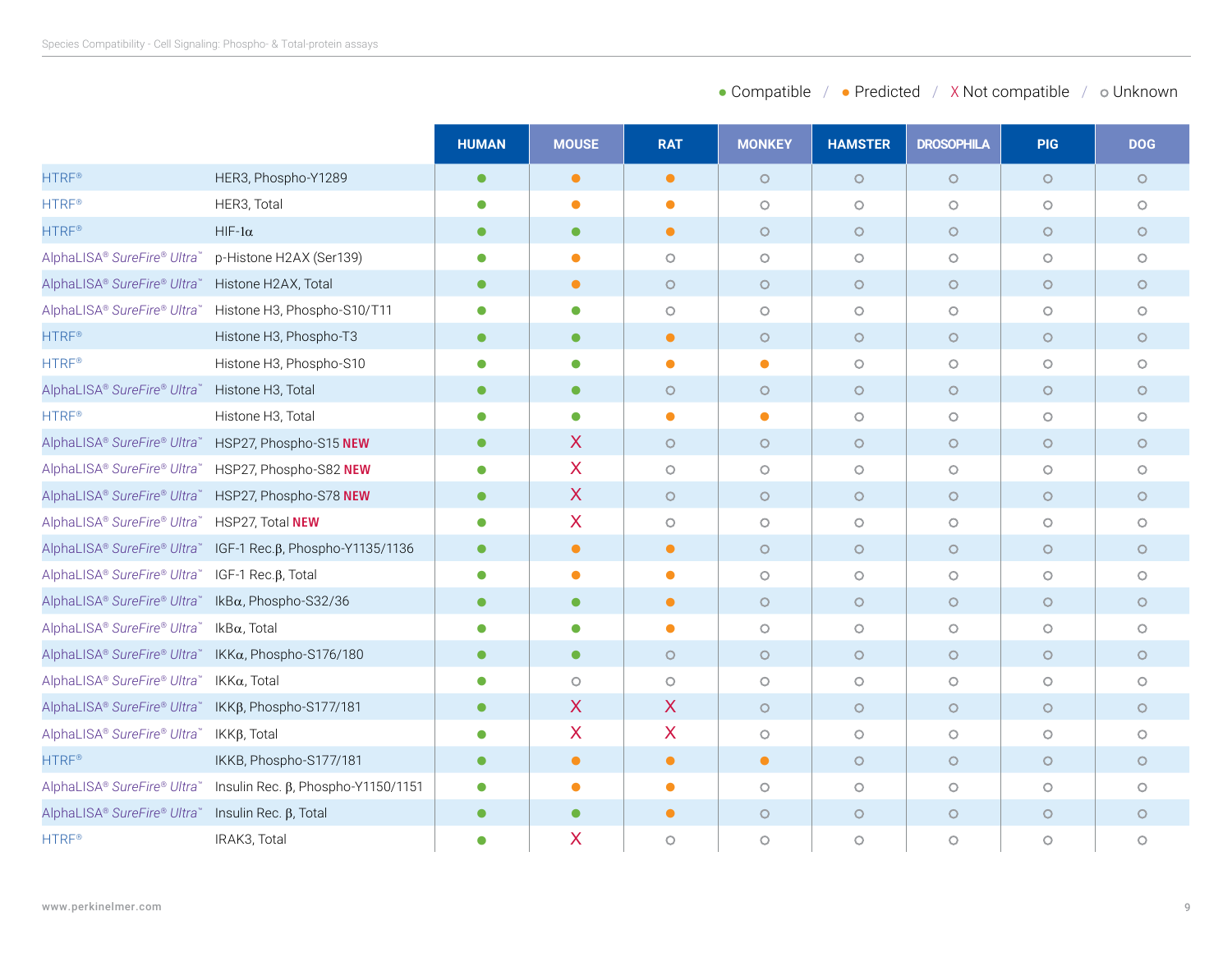| • Compatible<br>• Predicted | X Not compatible | o Unknown |
|-----------------------------|------------------|-----------|
|-----------------------------|------------------|-----------|

|                                                 |                                                         | <b>HUMAN</b> | <b>MOUSE</b>     | <b>RAT</b>              | <b>MONKEY</b>           | <b>HAMSTER</b>      | <b>DROSOPHILA</b>         | <b>PIG</b>       | <b>DOG</b>                |
|-------------------------------------------------|---------------------------------------------------------|--------------|------------------|-------------------------|-------------------------|---------------------|---------------------------|------------------|---------------------------|
| <b>HTRF®</b>                                    | IRAK4, Total                                            | $\bullet$    | $\bullet$        | $\circ$                 | $\circ$                 | $\circ$             | $\circ$                   | $\circ$          | $\circ$                   |
| AlphaLISA® SureFire® Ultra™                     | IRAK4, Total                                            | $\bullet$    | $\bullet$        | $\circ$                 | $\bigcirc$              | $\bigcirc$          | $\circ$                   | $\circ$          | $\circ$                   |
| <b>HTRF®</b>                                    | IRβ, Phospho Y1150/1151                                 | $\bullet$    | $\bullet$        | $\bullet$               | $\circ$                 | $\circ$             | $\circ$                   | $\circ$          | $\circ$                   |
| <b>HTRF®</b>                                    | $IR\beta$ , Total                                       | $\bullet$    | $\bullet$        | $\bullet$               | $\circ$                 | $\circlearrowright$ | $\circ$                   | $\circ$          | $\circ$                   |
| AlphaLISA® SureFire® Ultra™                     | IRF3, Phospho-S386                                      | $\bullet$    | $\circ$          | $\circ$                 | $\circ$                 | $\circ$             | $\circ$                   | $\circ$          | $\circ$                   |
| AlphaLISA® SureFire® Ultra™                     | IRF3, Total                                             | 0            | $\circ$          | $\circ$                 | $\circ$                 | $\bigcirc$          | $\circ$                   | $\circ$          | $\circ$                   |
| <b>HTRF®</b>                                    | IRF3, Phospho-S386                                      | $\bullet$    | $\sf X$          | X                       | X                       | X                   | $\boldsymbol{\mathsf{X}}$ | X                | $\boldsymbol{\mathsf{X}}$ |
| <b>HTRF®</b>                                    | IRF5                                                    | $\bullet$    | X                | $\overline{\mathsf{X}}$ | $\overline{\mathsf{X}}$ | $\bigcirc$          | $\circ$                   | $\circ$          | $\bigcirc$                |
| <b>HTRF®</b>                                    | Phospho-S307<br>IRS1,<br>mouse/S312<br>human            | $\bullet$    | $\bullet$        | $\circ$                 | $\circ$                 | $\circ$             | $\circ$                   | $\circ$          | $\circ$                   |
| <b>HTRF®</b>                                    | IRS1, Total                                             | $\bullet$    | $\bullet$        | $\circ$                 | $\circ$                 | $\circ$             | $\circ$                   | $\circ$          | $\circ$                   |
| <b>HTRF®</b>                                    | IRS2, Total                                             | $\bullet$    | $\bullet$        | $\bullet$               | $\circ$                 | $\circ$             | $\circ$                   | $\circ$          | $\circ$                   |
| <b>HTRF®</b>                                    | JAK1, Phospho-Y1034/35                                  | $\bullet$    | X                | X                       | X                       | X                   | $\boldsymbol{\mathsf{X}}$ | X                | $\mathsf{X}$              |
| AlphaLISA® SureFire® Ultra™                     | JAK1, Total                                             | $\bullet$    | $\sf X$          | $\mathsf{X}$            | $\circ$                 | $\circ$             | $\circ$                   | $\circ$          | $\circ$                   |
| <b>HTRF®</b>                                    | JAK1, Total                                             | $\bullet$    | $\boldsymbol{X}$ | X                       | X                       | X                   | X                         | X                | X                         |
| <b>HTRF®</b>                                    | JAK2, Phospho-Y1007/08                                  | $\bullet$    | $\boldsymbol{X}$ | X                       | $\sf X$                 | X                   | $\boldsymbol{\mathsf{X}}$ | $\boldsymbol{X}$ | $\boldsymbol{X}$          |
| HTRF <sup>®</sup>                               | JAK2, Total                                             | $\bullet$    | X                | X                       | X                       | X                   | $\boldsymbol{\mathsf{X}}$ | X                | X                         |
| AlphaLISA® SureFire® Ultra™                     | JAK2, Total                                             | $\bullet$    | $\bullet$        | $\bullet$               | $\circ$                 | $\circ$             | $\circ$                   | $\circ$          | $\circ$                   |
| <b>HTRF®</b>                                    | JAK3, Total                                             | $\bullet$    | X                | X.                      | X                       | X                   | $\boldsymbol{\mathsf{X}}$ | X                | X                         |
|                                                 | AlphaLISA® SureFire® Ultra™ JNK1/2/3, Phospho-T183/Y185 | $\bullet$    | $\bullet$        | $\bullet$               | $\circ$                 | $\circ$             | $\circ$                   | $\circ$          | $\circ$                   |
| AlphaLISA® SureFire® Ultra™ JNK 1/2total        |                                                         | $\bullet$    | $\circ$          | $\circ$                 | $\circ$                 | $\bigcirc$          | $\circ$                   | $\circ$          | $\circ$                   |
| <b>HTRF®</b>                                    | JNK, Phospho-T183/Y185                                  | $\bullet$    | $\bullet$        | $\bullet$               | $\circ$                 | $\circ$             | $\circ$                   | $\circ$          | $\circ$                   |
| AlphaLISA® SureFire® Ultra™ KAP1, Phospho-S824  |                                                         | $\bullet$    | $\circ$          | $\circ$                 | $\circ$                 | $\circ$             | $\circ$                   | $\circ$          | $\circ$                   |
| AlphaLISA® SureFire® Ultra™ KAP1, Total         |                                                         | $\bullet$    | $\bullet$        | $\bullet$               | $\circ$                 | $\circ$             | $\circ$                   | $\circ$          | $\circ$                   |
| AlphaLISA® SureFire® Ultra™ Lck, Phospho-Y505   |                                                         | $\bullet$    | $\circ$          | $\circ$                 | $\circ$                 | $\circ$             | $\circ$                   | $\circ$          | $\circ$                   |
| AlphaLISA® SureFire® Ultra™ Lck, Total          |                                                         | $\bullet$    | $\bullet$        | $\bullet$               | $\circ$                 | $\circ$             | $\circ$                   | $\circ$          | $\circ$                   |
| AlphaLISA® SureFire® Ultra™ LRRK2, Phospho-S935 |                                                         | $\bullet$    | $\bullet$        | $\bullet$               | $\circ$                 | $\circ$             | $\circ$                   | $\circ$          | $\circ$                   |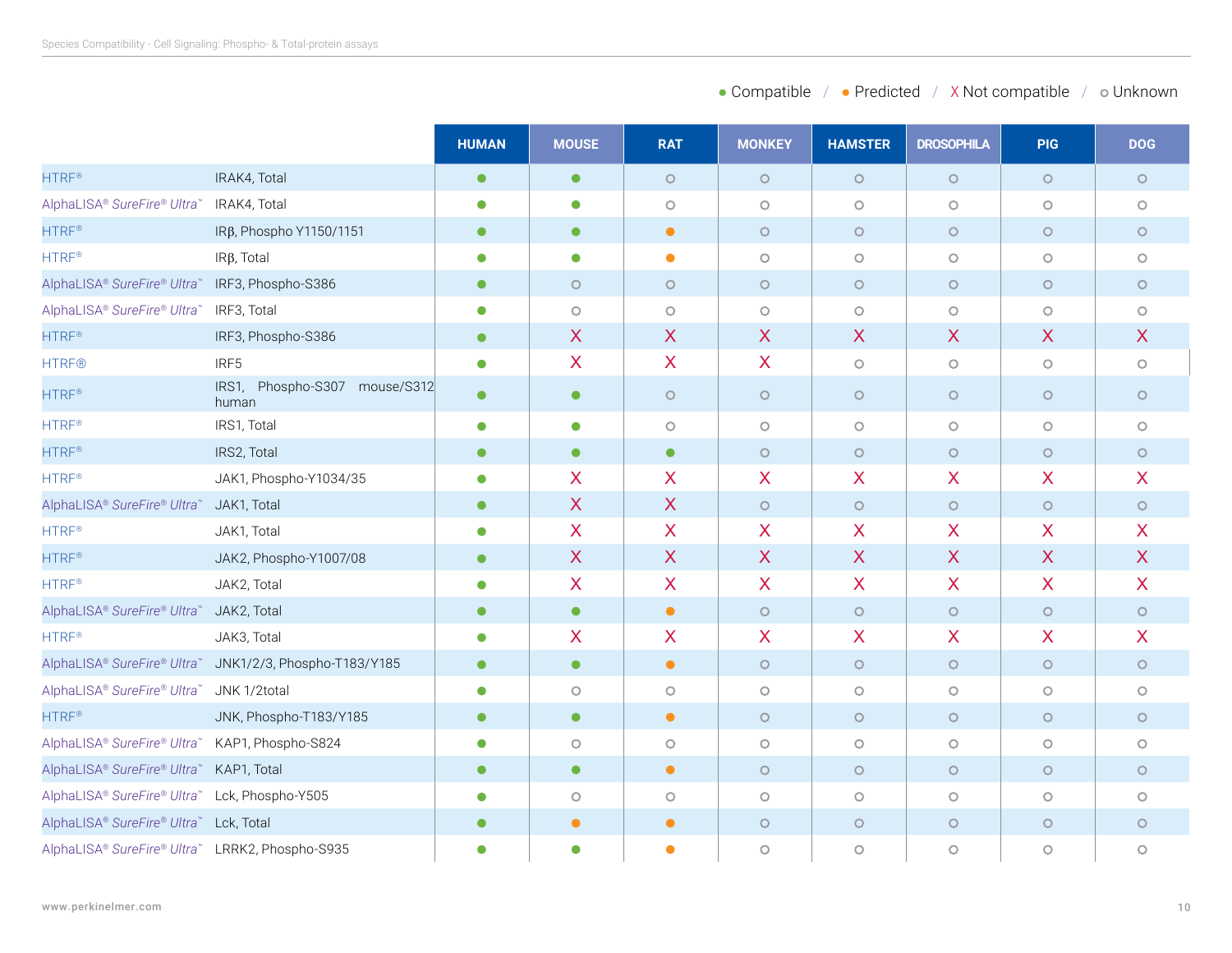| • Compatible<br>• Predicted | X Not compatible | o Unknown |
|-----------------------------|------------------|-----------|
|-----------------------------|------------------|-----------|

|                                                     |                                                          | <b>HUMAN</b> | <b>MOUSE</b> | <b>RAT</b> | <b>MONKEY</b> | <b>HAMSTER</b>      | <b>DROSOPHILA</b>   | <b>PIG</b> | <b>DOG</b> |
|-----------------------------------------------------|----------------------------------------------------------|--------------|--------------|------------|---------------|---------------------|---------------------|------------|------------|
| <b>HTRF®</b>                                        | LRRK2, Phospho-S935                                      | $\bullet$    | $\bullet$    | $\bullet$  | $\circ$       | $\circ$             | $\circ$             | $\circ$    | $\circ$    |
| <b>HTRF®</b>                                        | LRRK2, Total                                             | $\bullet$    | $\bullet$    | $\bullet$  | $\circ$       | $\circ$             | $\circ$             | $\circ$    | $\circ$    |
| <b>HTRF®</b>                                        | MDA5, Total                                              | $\bullet$    | $\circ$      | $\circ$    | $\circ$       | $\circ$             | $\circ$             | $\circ$    | $\circ$    |
| <b>HTRF®</b>                                        | MDA5 aggregation                                         | $\bullet$    | $\bullet$    | $\circ$    | $\circ$       | $\bigcirc$          | $\circ$             | $\circ$    | $\circ$    |
| AlphaLISA® SureFire® Ultra™ MEK1, Phospho-S218/222  |                                                          | $\bullet$    | $\bullet$    | $\circ$    | $\circ$       | $\circ$             | $\circ$             | $\circ$    | $\circ$    |
| <b>HTRF®</b>                                        | MEK1, Phospho-S298                                       | $\bullet$    | $\bullet$    | $\bullet$  | $\circ$       | $\circlearrowright$ | $\circ$             | $\circ$    | $\circ$    |
| AlphaLISA® SureFire® Ultra™ MEK1, Total             |                                                          | $\bullet$    | $\bullet$    | $\circ$    | $\circ$       | $\circ$             | $\circ$             | $\circ$    | $\circ$    |
| HTRF <sup>®</sup>                                   | MEK1, Total                                              | О            | Ο            | $\bullet$  | $\bullet$     | $\bullet$           | $\circ$             | $\circ$    | $\circ$    |
| <b>HTRF®</b>                                        | MEK1/2, Phospho-S218/222                                 | $\bullet$    | $\bullet$    | $\bullet$  | $\bullet$     | $\circ$             | $\circ$             | $\circ$    | $\circ$    |
| AlphaLISA® SureFire® Ultra™ MKK4, Phospho-S257      |                                                          | $\bullet$    | $\circ$      | $\circ$    | $\circ$       | $\circlearrowright$ | $\circlearrowright$ | $\circ$    | $\circ$    |
| AlphaLISA® SureFire® Ultra™ MKK4, Total             |                                                          | $\bullet$    | $\circ$      | $\circ$    | $\circ$       | $\circ$             | $\circ$             | $\circ$    | $\circ$    |
| AlphaLISA® SureFire® Ultra™                         | p-MLKL(Ser358)                                           | $\bullet$    | $\circ$      | $\circ$    | $\circ$       | $\circ$             | $\circ$             | $\circ$    | $\circ$    |
| AlphaLISA® SureFire® Ultra™ MLKL, Total             |                                                          | $\bullet$    | $\circ$      | $\circ$    | $\circ$       | $\circ$             | $\circ$             | $\circ$    | $\circ$    |
|                                                     | AlphaLISA® SureFire® Ultra™ MLKL, Phospho-Ser345 (Mouse) | X            | $\bullet$    | $\circ$    | $\circ$       | $\bigcirc$          | $\circ$             | $\circ$    | $\circ$    |
| AlphaLISA® SureFire® Ultra™ MLKL, Total (Mouse)     |                                                          | $\bullet$    | $\bullet$    | $\circ$    | $\circ$       | $\bigcirc$          | $\circ$             | $\circ$    | $\circ$    |
| <b>HTRF®</b>                                        | MLKL, Phospho S35                                        | 0            | $\circ$      | $\circ$    | $\circ$       | $\circ$             | $\circ$             | $\circ$    | $\circ$    |
| <b>HTRF®</b>                                        | MLKL, Total                                              | $\bullet$    | $\circ$      | $\circ$    | $\circ$       | $\circ$             | $\circ$             | $\circ$    | $\circ$    |
| AlphaLISA® SureFire® Ultra™ mTOR, Phospho-S2448     |                                                          | $\bullet$    | $\bullet$    | $\circ$    | $\circ$       | $\circ$             | $\circ$             | $\circ$    | $\circ$    |
| <b>HTRF®</b>                                        | mTOR, Phospho-S2448                                      | $\bullet$    | $\bullet$    | $\bullet$  | $\circ$       | $\circ$             | $\circ$             | $\circ$    | $\circ$    |
| AlphaLISA® SureFire® Ultra™                         | mTOR, Total                                              |              | $\bullet$    | $\bullet$  | $\circ$       | $\circ$             | $\circ$             | $\circ$    | $\circ$    |
| AlphaLISA® SureFire® Ultra™ NF-kB p65, Phospho-S536 |                                                          | $\bullet$    | $\bullet$    | $\bullet$  | $\circ$       | $\circ$             | $\circ$             | $\circ$    | $\circ$    |
| <b>HTRF®</b>                                        | NF-kB, Phospho-S536                                      |              | $\bullet$    | $\bullet$  | $\circ$       | $\circ$             | $\circ$             | $\circ$    | $\circ$    |
| AlphaLISA® SureFire® Ultra™ NF-kB p65, Total        |                                                          | $\bullet$    | $\bullet$    | $\bullet$  | $\circ$       | $\circ$             | $\circ$             | $\circ$    | $\circ$    |
| HTRF <sup>®</sup>                                   | NF-kB, Total                                             | $\bullet$    | $\bullet$    | $\bullet$  | $\bigcirc$    | $\bullet$           | $\circlearrowright$ | $\circ$    | $\bullet$  |
| <b>HTRF®</b>                                        | PDGFR <sub>B</sub> , Phospho-Y751                        | $\bullet$    | $\bullet$    | $\bullet$  | $\circ$       | $\circ$             | $\circ$             | $\circ$    | $\circ$    |
| AlphaLISA® SureFire® Ultra™ PDHA1, Phospho-S293     |                                                          |              | $\bullet$    | $\bullet$  | $\circ$       | $\circlearrowright$ | $\circ$             | $\circ$    | $\circ$    |
| AlphaLISA® SureFire® Ultra™ PDHA1, Total            |                                                          |              | ●            | $\bullet$  | $\circ$       | $\circ$             | $\circ$             | $\circ$    | $\circ$    |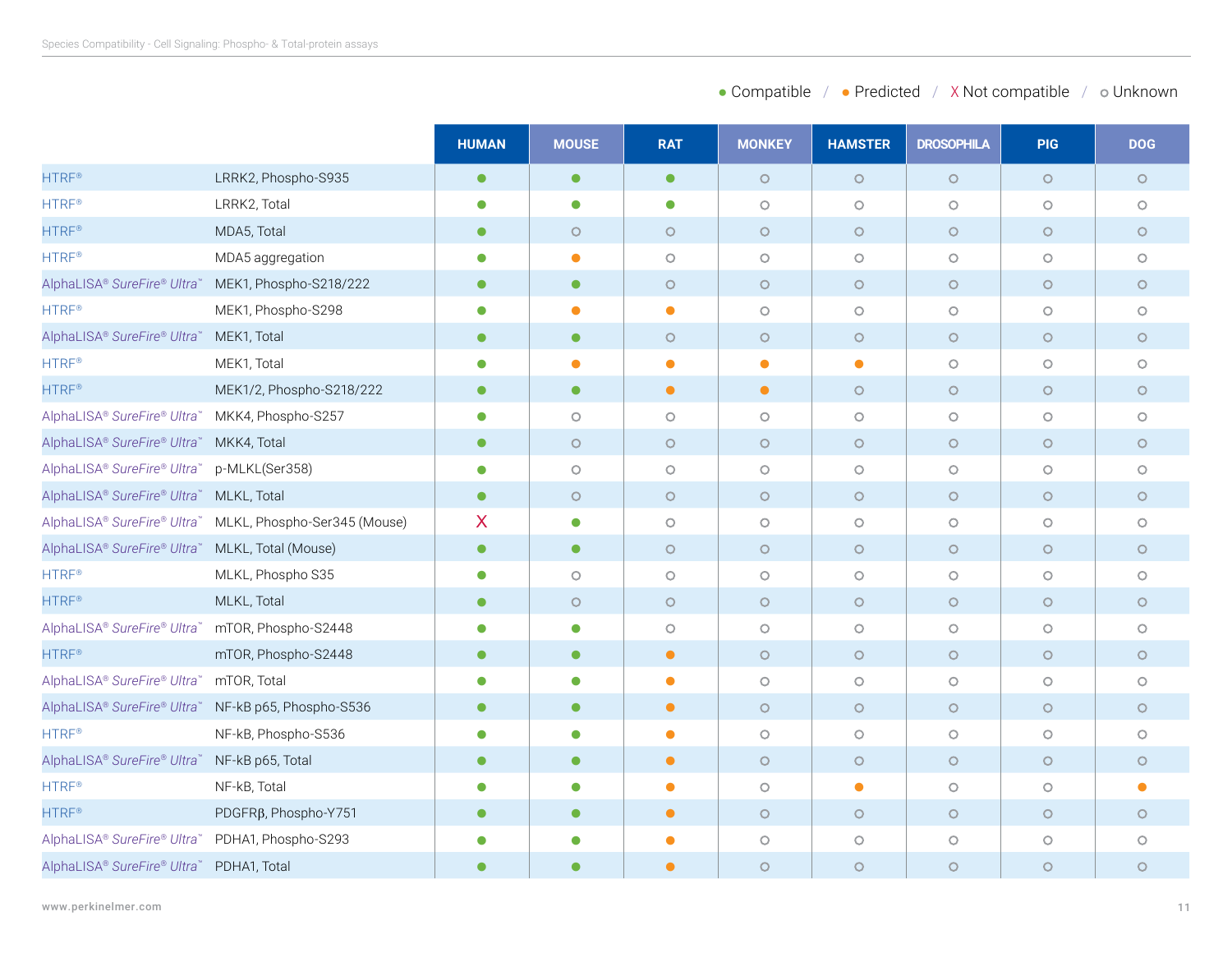|                                                |                                             | <b>HUMAN</b> | <b>MOUSE</b>              | <b>RAT</b> | <b>MONKEY</b> | <b>HAMSTER</b> | <b>DROSOPHILA</b>         | <b>PIG</b>                | <b>DOG</b>       |
|------------------------------------------------|---------------------------------------------|--------------|---------------------------|------------|---------------|----------------|---------------------------|---------------------------|------------------|
| AlphaLISA® SureFire® Ultra™                    | PERK, Phospho-T980 (Mouse)                  | X            | $\bullet$                 | $\bullet$  | $\circ$       | $\circ$        | $\circ$                   | $\circ$                   | $\circ$          |
| AlphaLISA® SureFire® Ultra™ PERK, Total        |                                             | $\bullet$    | $\bullet$                 | $\bullet$  | $\circ$       | $\circ$        | $\circ$                   | $\circ$                   | $\circ$          |
| <b>HTRF®</b>                                   | Phospholamban, Phospho-S16                  | $\bullet$    | $\bullet$                 | $\bullet$  | $\circ$       | $\bigcirc$     | $\circ$                   | $\circ$                   | $\circ$          |
| <b>HTRF®</b>                                   | Phospholamban, Phospho-T17                  | $\bullet$    | $\bullet$                 | $\bullet$  | $\circ$       | $\circ$        | $\circ$                   | $\circ$                   | $\circ$          |
| $HTRF^*$                                       | Phospholamban, Total                        | $\bullet$    | $\bullet$                 | $\bullet$  | $\circ$       | $\bigcirc$     | $\circ$                   | $\circ$                   | $\circ$          |
| <b>HTRF®</b>                                   | P21                                         | $\bullet$    | $\boldsymbol{\mathsf{X}}$ | X          | $\mathsf{X}$  | $\circ$        | $\circ$                   | $\circ$                   | $\circ$          |
| AlphaLISA® SureFire® Ultra™                    | p38 MAPK, Phospho-T180/Y182                 | $\bullet$    | $\bullet$                 | $\bullet$  | $\circ$       | $\bigcirc$     | $\circ$                   | $\circ$                   | $\circ$          |
| AlphaLISA® SureFire® Ultra™                    | p38 MAPK, Total                             | $\bullet$    | $\bullet$                 | $\bullet$  | $\circ$       | $\circ$        | $\circ$                   | $\circ$                   | $\circ$          |
| <b>HTRF®</b>                                   | p38 MAPK, Phospho-T180/Y182                 | $\bullet$    | $\bullet$                 | $\bullet$  | $\bullet$     | $\bullet$      | $\circ$                   | $\bullet$                 | $\circ$          |
| AlphaLISA® SureFire® Ultra                     | p53 Ac-K382                                 | $\bullet$    | $\circ$                   | $\circ$    | $\circ$       | $\circ$        | $\circ$                   | $\circ$                   | $\circ$          |
| AlphaLISA® SureFire® Ultra™                    | p53, Phospho-S15                            | $\bullet$    | $\circ$                   | $\circ$    | $\circ$       | $\circ$        | $\circ$                   | $\circ$                   | $\circ$          |
| <b>HTRF®</b>                                   | p53, Phospho-S15                            | $\bullet$    | X                         | X          | X             | X.             | $\boldsymbol{\mathsf{X}}$ | $\boldsymbol{\mathsf{X}}$ | $\boldsymbol{X}$ |
| AlphaLISA® SureFire® Ultra™                    | p53, Total                                  | $\bullet$    | $\circ$                   | $\circ$    | $\circ$       | $\circ$        | $\circ$                   | $\circ$                   | $\circ$          |
| <b>HTRF®</b>                                   | p53, Total                                  | $\bullet$    | $\bullet$                 | $\circ$    | $\circ$       | $\circ$        | $\circ$                   | $\circ$                   | $\circ$          |
| <b>HTRF®</b>                                   | p62/SQSTM1, Phospho-S403                    | $\bullet$    | $\bullet$                 | $\bullet$  | $\circ$       | $\bigcirc$     | $\circ$                   | $\circ$                   | $\circ$          |
| <b>HTRF®</b>                                   | p62/SQSTM1, Total                           | $\bullet$    | $\bullet$                 | $\bullet$  | $\circ$       | $\circ$        | $\circ$                   | $\circ$                   | $\circ$          |
| AlphaLISA® SureFire® Ultra™                    | p70 S6K, Phospho-T389                       | $\bullet$    | $\bullet$                 | $\bullet$  | $\circ$       | $\bigcirc$     | $\bigcirc$                | $\circ$                   | $\circ$          |
| <b>HTRF®</b>                                   | p70S6K, Phospho-T389                        | $\bullet$    | $\bullet$                 | $\bullet$  | $\bullet$     | $\circ$        | $\bigcirc$                | $\circ$                   | $\circ$          |
| AlphaLISA® SureFire® Ultra™                    | p70 S6K, Total                              | $\bullet$    | $\bullet$                 | $\bullet$  | $\circ$       | $\circ$        | $\circ$                   | $\circ$                   | $\circ$          |
| AlphaLISA® SureFire® Ultra™ PD-1, Phospho-panY |                                             | $\bullet$    | $\circ$                   | $\circ$    | $\circ$       | $\circ$        | $\circ$                   | $\circ$                   | $\circ$          |
| AlphaLISA® SureFire® Ultra™                    | PD-1, Total                                 | $\bullet$    | $\circ$                   | $\circ$    | $\circ$       | $\bigcirc$     | $\circ$                   | $\circ$                   | $\circ$          |
| AlphaLISA® SureFire® Ultra™                    | PDGFR <sub>B</sub> , Phospho-Y751           | $\bullet$    | $\bullet$                 | $\circ$    | $\circ$       | $\circ$        | $\circ$                   | $\circ$                   | $\circ$          |
| AlphaLISA® SureFire® Ultra™                    | PDGFR <sub>B</sub> , Total                  | $\bullet$    | $\bullet$                 | $\circ$    | $\circ$       | $\bigcirc$     | $\circ$                   | $\circ$                   | $\circ$          |
| AlphaLISA® SureFire® Ultra™                    | p-PI3 Kinase p85 (Y458)<br>(Mouse Specific) | $\circ$      | $\bullet$                 | $\circ$    | $\circ$       | $\circ$        | $\circ$                   | $\circ$                   | $\circ$          |
| AlphaLISA® SureFire® Ultra™                    | PI3 Kinase p85, Total                       | $\bullet$    | $\bullet$                 | $\bullet$  | $\circ$       | $\circ$        | $\circ$                   | $\circ$                   | $\circ$          |
| AlphaLISA® SureFire® Ultra™ PKC0, Phospho-T538 |                                             |              | X                         | X          | $\circ$       | $\circ$        | $\circ$                   | $\circ$                   | $\circ$          |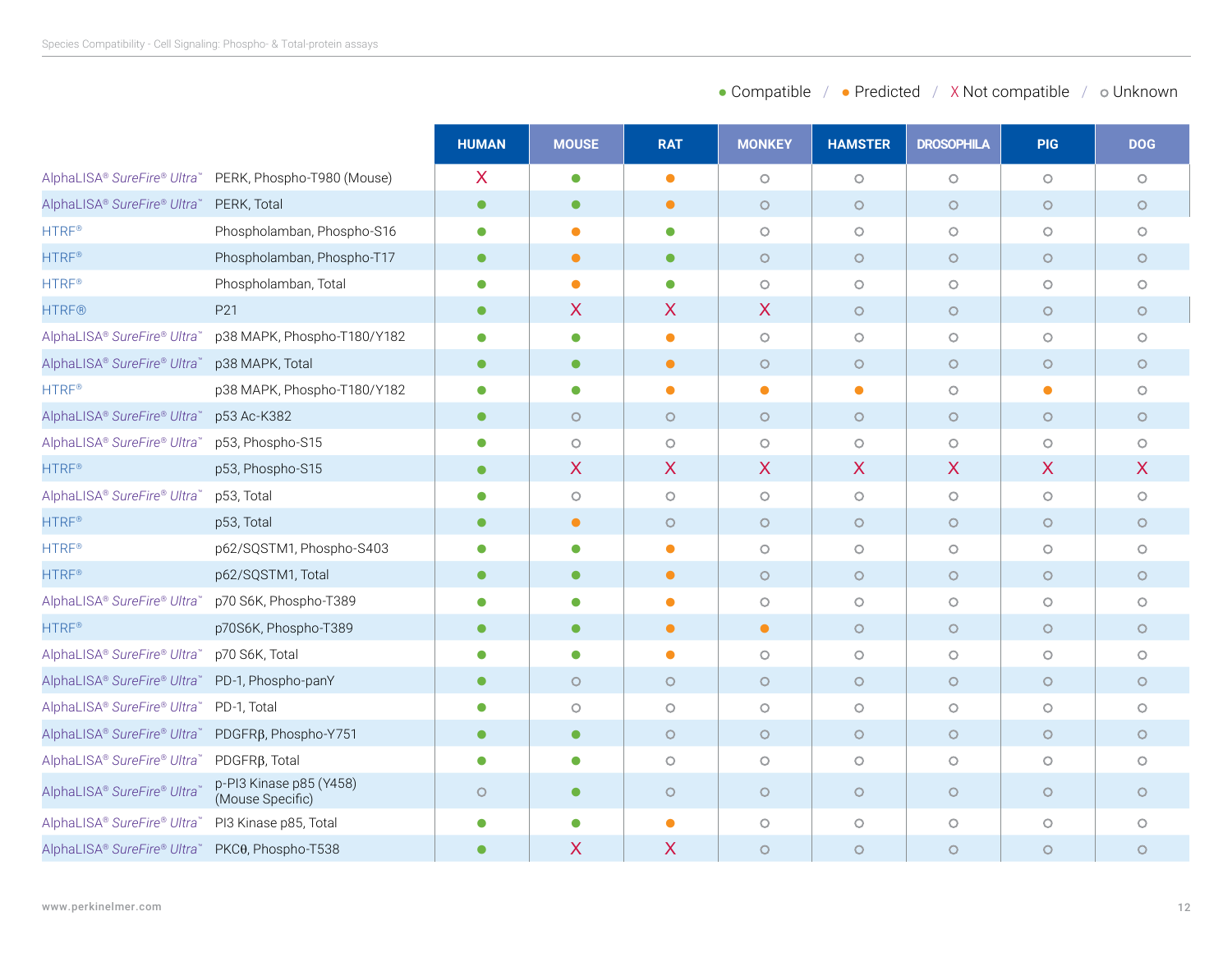|                                                  |                              | <b>HUMAN</b> | <b>MOUSE</b> | <b>RAT</b> | <b>MONKEY</b> | <b>HAMSTER</b>      | <b>DROSOPHILA</b> | <b>PIG</b> | <b>DOG</b> |
|--------------------------------------------------|------------------------------|--------------|--------------|------------|---------------|---------------------|-------------------|------------|------------|
| AlphaLISA® SureFire® Ultra™                      | PKR, Phospho-T451            | $\bullet$    | $\circ$      | $\circ$    | $\circ$       | $\circ$             | $\circ$           | $\circ$    | $\circ$    |
| AlphaLISA® SureFire® Ultra™ PKR, Total           |                              | $\bullet$    | $\circ$      | $\circ$    | $\circ$       | $\circ$             | $\circ$           | $\circ$    | $\circ$    |
| <b>HTRF®</b>                                     | PLCg1, Phospho-Y783          | $\bullet$    | $\bullet$    | $\bullet$  | $\circ$       | $\circ$             | $\circ$           | $\circ$    | $\circ$    |
| <b>HTRF®</b>                                     | PLCg1, Total                 | $\bullet$    | $\bullet$    | $\bullet$  | $\circ$       | $\circ$             | $\circ$           | $\circ$    | $\circ$    |
| AlphaLISA® SureFire® Ultra™ PLCγ1, Phospho-Y783  |                              | $\bullet$    | $\bullet$    | $\bullet$  | $\circ$       | $\circ$             | $\circ$           | $\circ$    | $\circ$    |
| AlphaLISA® SureFire® Ultra™ PLCγ1, Phospho-S1248 |                              | $\bullet$    | $\bullet$    | $\bullet$  | $\circ$       | $\circ$             | $\circ$           | $\circ$    | $\circ$    |
| AlphaLISA® SureFire® Ultra™                      | PLCy1, Phospho-Y1253         | $\bullet$    | $\bullet$    | $\bullet$  | $\circ$       | $\circlearrowright$ | $\circ$           | $\circ$    | $\circ$    |
| AlphaLISA® SureFire® Ultra™                      | PLCy1, Total                 | $\bullet$    | $\bullet$    | $\bullet$  | $\circ$       | $\circ$             | $\circ$           | $\circ$    | $\circ$    |
| <b>HTRF®</b>                                     | PLCg2, Phospho-Y1217         | $\bullet$    | $\bullet$    | $\bullet$  | $\circ$       | $\bigcirc$          | $\circ$           | $\circ$    | $\circ$    |
| AlphaLISA® SureFire® Ultra™ PLCy2, Phospho-Y753  |                              | $\bullet$    | $\circ$      | $\circ$    | $\circ$       | $\circ$             | $\circ$           | $\circ$    | $\circ$    |
| AlphaLISA® SureFire® Ultra™ PLCy2, Phospho-Y759  |                              | $\bullet$    | $\circ$      | $\circ$    | $\circ$       | $\circ$             | $\circ$           | $\circ$    | $\circ$    |
| AlphaLISA® SureFire® Ultra™ PLCy2, Phospho-Y1197 |                              | $\bullet$    | $\circ$      | $\circ$    | $\circ$       | $\circ$             | $\circ$           | $\circ$    | $\circ$    |
| AlphaLISA® SureFire® Ultra™ PLCy2, Phospho-Y1217 |                              | $\bullet$    | $\circ$      | $\circ$    | $\circ$       | $\circ$             | $\circ$           | $\circ$    | $\circ$    |
| AlphaLISA® SureFire® Ultra™ PLCy2, Total         |                              | $\bullet$    | $\circ$      | $\circ$    | $\circ$       | $\circ$             | $\circ$           | $\circ$    | $\circ$    |
| <b>HTRF®</b>                                     | PLCg2, Total                 | $\bullet$    | $\bullet$    | $\bullet$  | $\circ$       | $\circ$             | $\circ$           | $\circ$    | $\circ$    |
| AlphaLISA® SureFire® Ultra™ PLK1, Phospho-T210   |                              | $\bullet$    | $\bullet$    | $\bullet$  | $\circ$       | $\circ$             | $\circ$           | $\circ$    | $\circ$    |
| AlphaLISA® SureFire® Ultra™ PLK1, Total          |                              | $\bullet$    | $\bullet$    | $\bullet$  | $\circ$       | $\bigcirc$          | $\circ$           | $\circ$    | $\circ$    |
| <b>HTRF®</b>                                     | Progesterone Receptor, Total | $\bullet$    | $\circ$      | $\circ$    | $\circ$       | $\circ$             | $\circ$           | $\circ$    | $\circ$    |
| AlphaLISA® SureFire® Ultra™ RAB10, Phospho-T73   |                              | $\bullet$    | $\bullet$    | $\circ$    | $\circ$       | $\circ$             | $\circ$           | $\circ$    | $\circ$    |
| AlphaLISA® SureFire® Ultra™ RAB10, Total         |                              | $\bullet$    | $\bullet$    | $\bullet$  | $\circ$       | $\circ$             | $\circ$           | $\circ$    | $\circ$    |
| AlphaLISA® SureFire® Ultra™                      | Raf-1, Phospho-S338          | $\bullet$    | $\bullet$    | $\bullet$  | $\circ$       | $\circlearrowright$ | $\circ$           | $\circ$    | $\circ$    |
| AlphaLISA® SureFire® Ultra™ Raf-1, Total         |                              | $\bullet$    | $\bullet$    | $\bullet$  | $\circ$       | $\circ$             | $\circ$           | $\circ$    | $\circ$    |
| AlphaLISA® SureFire® Ultra™ Ras, Total           |                              | $\bullet$    | $\bullet$    | $\bullet$  | $\circ$       | $\circ$             | $\circ$           | $\circ$    | $\circ$    |
| AlphaLISA® SureFire® Ultra™ RB, Phospho-S780     |                              | $\bullet$    | $\bullet$    | $\circ$    | $\circ$       | $\circ$             | $\circ$           | $\circ$    | $\circ$    |
| HTRF <sup>®</sup>                                | RB, Phospho-S780             | $\bullet$    | $\bullet$    | $\circ$    | $\circ$       | $\bigcirc$          | $\circ$           | $\circ$    | $\bigcirc$ |
| <b>HTRF®</b>                                     | RB, Phospho-S807/811         | ●            | $\bullet$    | $\circ$    | $\circ$       | $\circ$             | $\circ$           | $\circ$    | $\circ$    |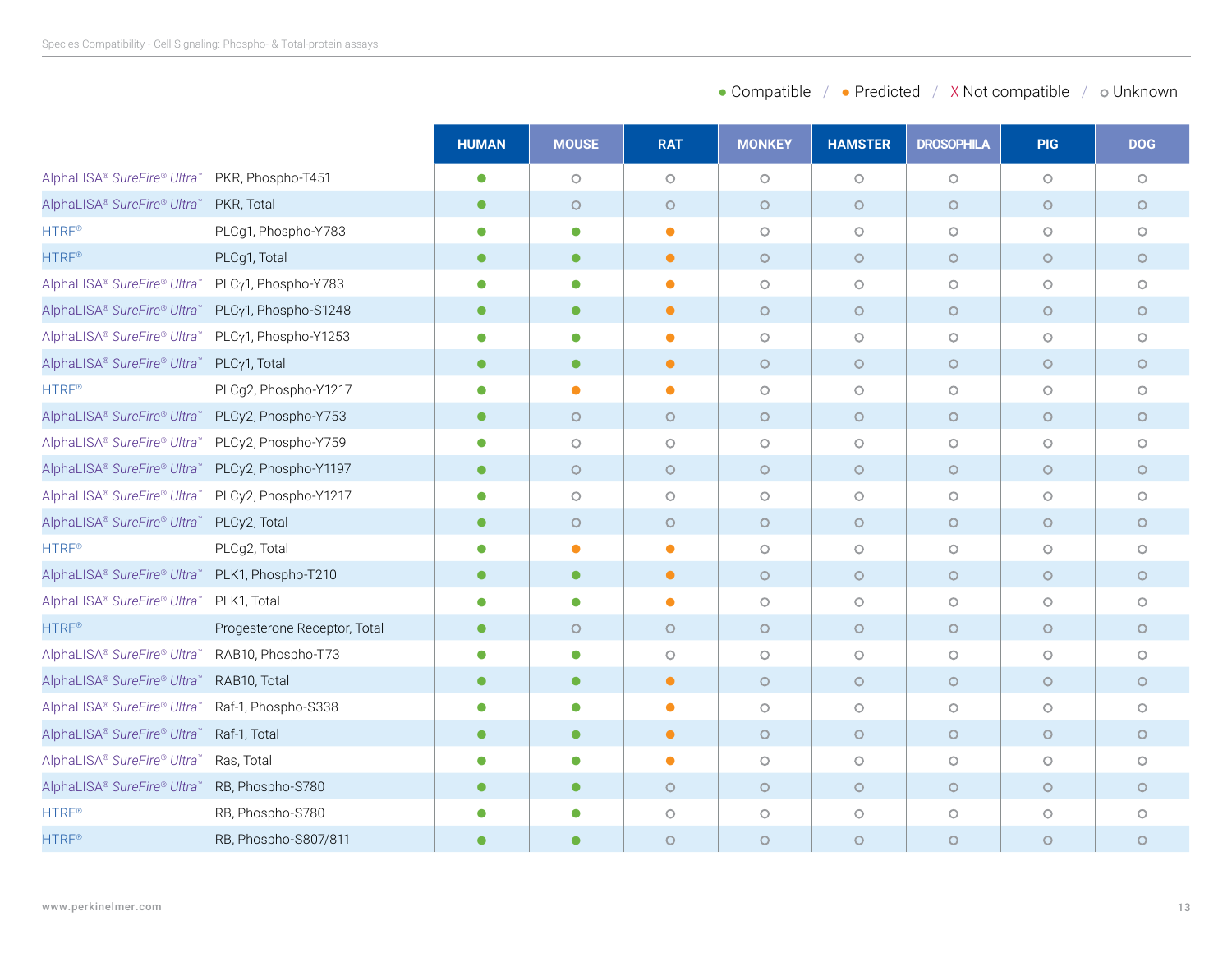|                                            |                                                | <b>HUMAN</b> | <b>MOUSE</b>            | <b>RAT</b>              | <b>MONKEY</b>           | <b>HAMSTER</b>          | <b>DROSOPHILA</b>         | <b>PIG</b> | <b>DOG</b>              |
|--------------------------------------------|------------------------------------------------|--------------|-------------------------|-------------------------|-------------------------|-------------------------|---------------------------|------------|-------------------------|
| <b>HTRF®</b>                               | RB, Total                                      | $\bullet$    | $\overline{\mathsf{X}}$ | $\circ$                 | $\circ$                 | $\circ$                 | $\circ$                   | $\circ$    | $\circ$                 |
| AlphaLISA® SureFire® Ultra                 | Rb, Phospho-S807/811                           | $\bullet$    | $\bullet$               | $\circ$                 | $\circ$                 | $\circ$                 | $\circ$                   | $\circ$    | $\circ$                 |
| AlphaLISA® SureFire® Ultra                 | Rb, Phospho-T821/826                           | $\bullet$    | $\circ$                 | $\circ$                 | $\circ$                 | $\circ$                 | $\circ$                   | $\circ$    | $\circ$                 |
| AlphaLISA® SureFire® Ultra™                | Rb, Total                                      | $\bullet$    | $\circ$                 | $\circ$                 | $\circ$                 | $\circ$                 | $\circ$                   | $\circ$    | $\circ$                 |
| Alpha SureFire® Ultra™<br>Multiplex        | Rb, Phospho-S780 (Eu) +, Total Rb<br>(Tb)      | $\bullet$    | $\circ$                 | $\circ$                 | $\circ$                 | $\circ$                 | $\circ$                   | $\circ$    | $\circ$                 |
| Alpha SureFire® Ultra™<br><b>Multiplex</b> | Rb, Phospho-S807/811 (Eu) +, Total<br>Rb (Tb)  | $\bullet$    | $\circ$                 | $\circ$                 | $\circ$                 | $\circ$                 | $\circ$                   | $\circ$    | $\circ$                 |
| Alpha SureFire® Ultra™<br>Multiplex        | Rb, Phospho-T821/826 (Eu) +, Total<br>Rb (Tb)  | $\bullet$    | $\circ$                 | $\circ$                 | $\bigcirc$              | $\bigcirc$              | $\circ$                   | $\circ$    | $\circ$                 |
| Alpha SureFire® Ultra™<br><b>Multiplex</b> | Ret, Phospho-panY + Ret, Total                 | $\bullet$    | $\bullet$               | $\circ$                 | $\circ$                 | $\circ$                 | $\circ$                   | $\circ$    | $\circ$                 |
| AlphaLISA® SureFire® Ultra™                | p-Ret (panY)                                   | $\bullet$    | $\bullet$               | $\circ$                 | $\circ$                 | $\circ$                 | $\circ$                   | $\circ$    | $\circ$                 |
| AlphaLISA® SureFire® Ultra™                | Ret, Total                                     | $\bullet$    | $\bullet$               | $\circ$                 | $\circ$                 | $\circ$                 | $\circ$                   | $\circ$    | $\circ$                 |
| <b>HTRF®</b>                               | RET, Phospho pan Y                             | $\bullet$    | $\bullet$               | $\bullet$               | $\circ$                 | $\circlearrowright$     | $\circ$                   | $\circ$    | $\circ$                 |
| <b>HTRF®</b>                               | RET, Total                                     | $\bullet$    | $\bullet$               | $\bullet$               | $\circ$                 | $\circ$                 | $\circ$                   | $\circ$    | $\circ$                 |
| AlphaLISA® SureFire® Ultra™                | RIP3, Phospho-S227                             | $\bullet$    | X                       | $\overline{\mathsf{X}}$ | $\circ$                 | $\circ$                 | $\circ$                   | $\circ$    | $\circ$                 |
| AlphaLISA® SureFire® Ultra™                | RIP3, Total (Human)                            | $\bullet$    | X                       | X                       | $\circ$                 | $\circ$                 | $\circ$                   | $\circ$    | $\circ$                 |
| AlphaLISA® SureFire® Ultra™                | RIP3, Phospho-T231/S232 (Mouse)                | X            | $\bullet$               | $\bullet$               | $\circ$                 | $\circ$                 | $\circ$                   | $\circ$    | $\circ$                 |
| AlphaLISA® SureFire® Ultra                 | RIP3, Total (Mouse)                            | X            | $\bullet$               | $\bullet$               | $\circ$                 | $\circ$                 | $\circ$                   | $\circ$    | $\circ$                 |
| AlphaLISA® SureFire® Ultra                 | RIP3, Phospho-S166                             | $\bullet$    | $\circ$                 | $\circ$                 | $\circ$                 | $\circ$                 | $\circ$                   | $\circ$    | $\circ$                 |
| AlphaLISA® SureFire® Ultra™                | RIPK1, Total                                   | $\bullet$    | $\circ$                 | $\circ$                 | $\circ$                 | $\circ$                 | $\circ$                   | $\circ$    | $\circ$                 |
| <b>HTRF®</b>                               | RIPK1, Phospho-S166                            | $\bullet$    | $\sf X$                 | X.                      | $\sf X$                 | X                       | X                         | X          | $\overline{\mathsf{X}}$ |
| <b>HTRF®</b>                               | RIPK1, Total                                   | $\bullet$    | $\mathsf{X}$            | $\mathsf{X}$            | $\overline{\mathsf{X}}$ | $\overline{\mathsf{X}}$ | $\boldsymbol{\mathsf{X}}$ | X          | $\overline{\mathsf{X}}$ |
| AlphaLISA® SureFire® Ultra <sup>®</sup>    | RPS6, Phospho-S235/236                         | $\bullet$    | $\bullet$               | $\bullet$               | $\circ$                 | $\circ$                 | $\circ$                   | $\circ$    | $\circ$                 |
| AlphaLISA® SureFire® Ultra™                | RPS6, Total                                    | $\bullet$    | $\bullet$               | $\bullet$               | $\circ$                 | $\circ$                 | $\circ$                   | $\circ$    | $\circ$                 |
| Alpha SureFire® Ultra™<br>Multiplex        | p-RPS6 (Ser235/236) (Eu)<br>+, Total RPS6 (Tb) | $\bullet$    | $\bullet$               | $\bullet$               | $\circ$                 | $\bigcirc$              | $\circ$                   | $\circ$    | $\circ$                 |
| Alpha SureFire® Ultra™<br><b>Multiplex</b> | p-RPS6 (SerS240/244 (Eu)<br>+, Total RPS6 (Tb) | $\bullet$    | $\bullet$               | $\bullet$               | $\circ$                 | $\circ$                 | $\circ$                   | $\circ$    | $\circ$                 |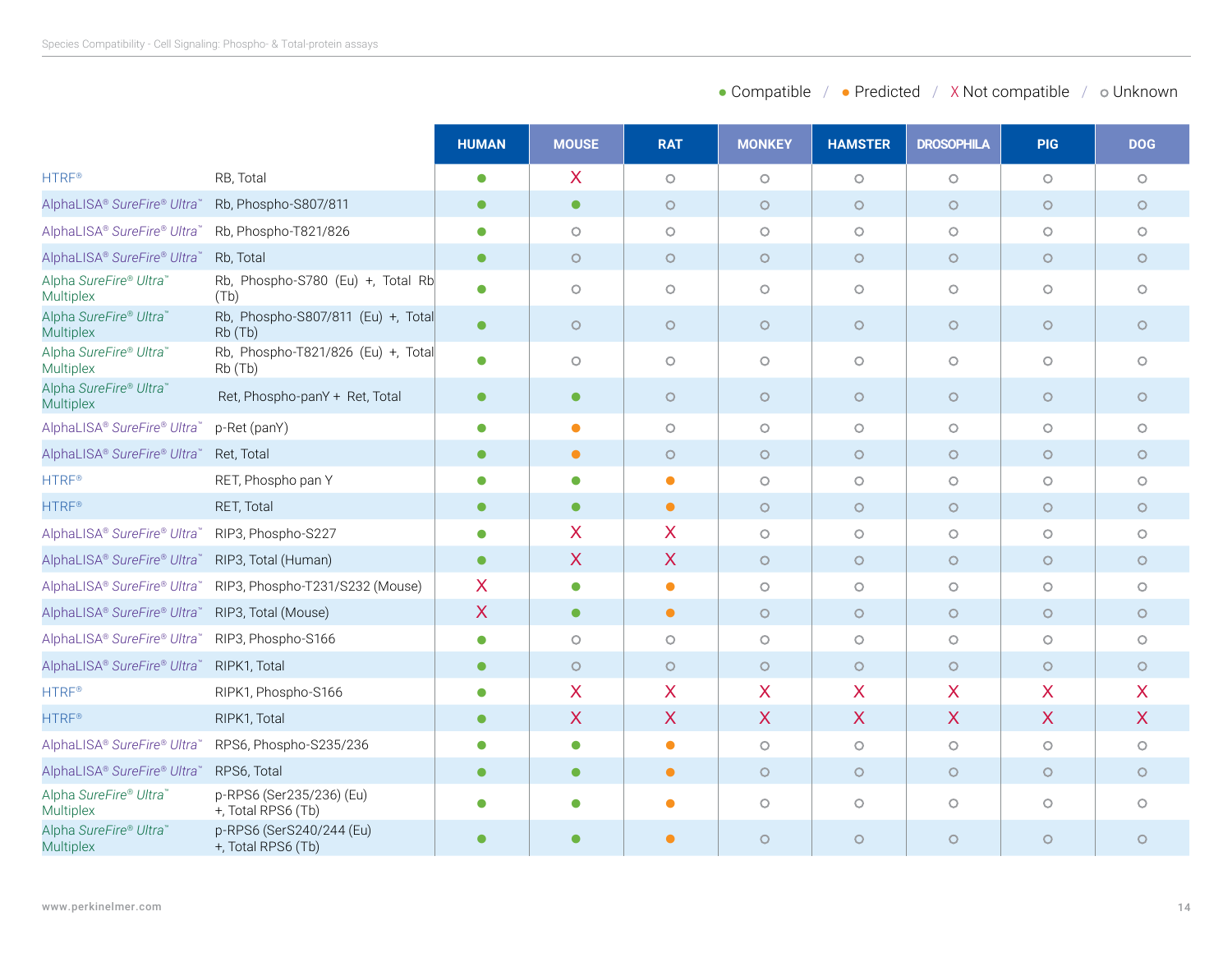|                                                 |                                           | <b>HUMAN</b> | <b>MOUSE</b> | <b>RAT</b> | <b>MONKEY</b> | <b>HAMSTER</b> | <b>DROSOPHILA</b> | <b>PIG</b> | <b>DOG</b> |
|-------------------------------------------------|-------------------------------------------|--------------|--------------|------------|---------------|----------------|-------------------|------------|------------|
| AlphaLISA® SureFire® Ultra™                     | RSK1, Phospho-S380                        | $\bullet$    | $\bullet$    | $\bullet$  | $\circ$       | $\circ$        | $\circ$           | $\circ$    | $\circ$    |
| AlphaLISA® SureFire® Ultra                      | RSK1, Phospho-T359                        | $\bullet$    | $\bullet$    | $\bullet$  | $\circ$       | $\circ$        | $\circ$           | $\circ$    | $\circ$    |
| AlphaLISA® SureFire® Ultra™                     | RSK1, Phospho-T573                        | Ο            | $\circ$      | $\circ$    | $\circ$       | $\circ$        | $\circ$           | $\circ$    | $\circ$    |
| <b>HTRF®</b>                                    | RSK1, Phospho S380                        | $\bullet$    | $\bullet$    | $\bullet$  | $\circ$       | $\circ$        | $\circ$           | $\circ$    | $\circ$    |
| <b>HTRF®</b>                                    | RSK1, Phospho T359                        | $\bullet$    | $\bullet$    | $\bullet$  | $\circ$       | $\circ$        | $\circ$           | $\circ$    | $\circ$    |
| AlphaLISA® SureFire® Ultra™                     | RSK1, Total                               | $\bullet$    | $\bullet$    | $\bullet$  | $\circ$       | $\circ$        | $\circ$           | $\circ$    | $\circ$    |
| HTRF <sup>®</sup>                               | RSK1, Total                               | $\bullet$    | $\bullet$    | $\bullet$  | $\circ$       | $\circ$        | $\circ$           | $\circ$    | $\circ$    |
| AlphaLISA® SureFire® Ultra™                     | S6RP, Phospho-S240/244                    | $\bullet$    | $\bullet$    | $\bullet$  | $\circ$       | $\circ$        | $\circ$           | $\circ$    | $\circ$    |
| <b>HTRF®</b>                                    | S6RP, Phospho-S235/236                    |              | $\bullet$    | $\bullet$  | $\bullet$     | $\bullet$      | $\circ$           | $\circ$    | $\circ$    |
| AlphaLISA® SureFire® Ultra™                     | SHP-1, Phospho-Y536                       | $\bullet$    | X            | $\sf X$    | $\circ$       | $\circ$        | $\circ$           | $\circ$    | $\circ$    |
| AlphaLISA® SureFire® Ultra™                     | SHP-1, Phospho-Y564                       | Ο            | X            | X          | $\circ$       | $\circ$        | $\circ$           | $\circ$    | $\circ$    |
| <b>HTRF®</b>                                    | SHP-1, Phospho-Y564                       | $\bullet$    | $\bullet$    | $\circ$    | $\circ$       | $\circ$        | $\circ$           | $\circ$    | $\circ$    |
| AlphaLISA® SureFire® Ultra™                     | SHP-1, Total                              | $\bullet$    | X            | $\sf X$    | $\circ$       | $\circ$        | $\circ$           | $\circ$    | $\circ$    |
| <b>HTRF®</b>                                    | SHP-1, Total                              | $\bullet$    | $\circ$      | $\circ$    | $\circ$       | $\circ$        | $\circ$           | $\circ$    | $\circ$    |
| AlphaLISA® SureFire® Ultra™                     | SHP-2, Phospho-Y542                       | Ο            | $\bullet$    | $\circ$    | $\circ$       | $\circ$        | $\circ$           | $\circ$    | $\circ$    |
| AlphaLISA® SureFire® Ultra™ SHP-2, Phospho-Y580 |                                           | $\bullet$    | $\bullet$    | $\bullet$  | $\circ$       | $\circ$        | $\circ$           | $\circ$    | $\circ$    |
| <b>HTRF®</b>                                    | SHP-2, Phospho-Y542                       |              | $\bullet$    | $\circ$    | $\circ$       | $\circ$        | $\circ$           | $\circ$    | $\circ$    |
| AlphaLISA® SureFire® Ultra™                     | SHP-2, Total                              | $\bullet$    | $\bullet$    | $\bullet$  | $\circ$       | $\circ$        | $\circ$           | $\circ$    | $\circ$    |
| <b>HTRF®</b>                                    | SHP-2, Total                              | $\bullet$    | $\bullet$    | $\circ$    | $\circ$       | $\circ$        | $\circ$           | $\circ$    | $\circ$    |
| Alpha SureFire® Ultra™<br><b>Multiplex</b>      | SLP-76, Phospho-S376 + SLP-76, To-<br>tal | $\bullet$    | $\bullet$    | $\circ$    | $\circ$       | $\circ$        | $\circ$           | $\circ$    | $\circ$    |
| AlphaLISA® SureFire® Ultra®                     | SLP-76, Phospho-S376                      | $\bullet$    | X            | $\circ$    | $\circ$       | $\circ$        | $\circ$           | $\circ$    | $\circ$    |
| AlphaLISA® SureFire® Ultra™                     | SLP-76, Phospho-S376 (Mouse, Hu-<br>man)  | $\bullet$    | $\bullet$    | $\circ$    | $\circ$       | $\circ$        | $\circ$           | $\circ$    | $\circ$    |
| <b>HTRF®</b>                                    | SLP-76, Phospho-S376                      | $\bullet$    | X.           | $\sf X$    | X             | $\sf X$        | X                 | X          | X.         |
| <b>HTRF®</b>                                    | SLP-76, Phospho-S376 (mouse)              | $\bullet$    | $\bullet$    | $\circ$    | $\circ$       | $\circ$        | $\circ$           | $\circ$    | $\circ$    |
| AlphaLISA® SureFire® Ultra™                     | SLP-76, Phospho-Y113                      | $\bullet$    | $\circ$      | $\circ$    | $\circ$       | $\circ$        | $\circ$           | $\circ$    | $\circ$    |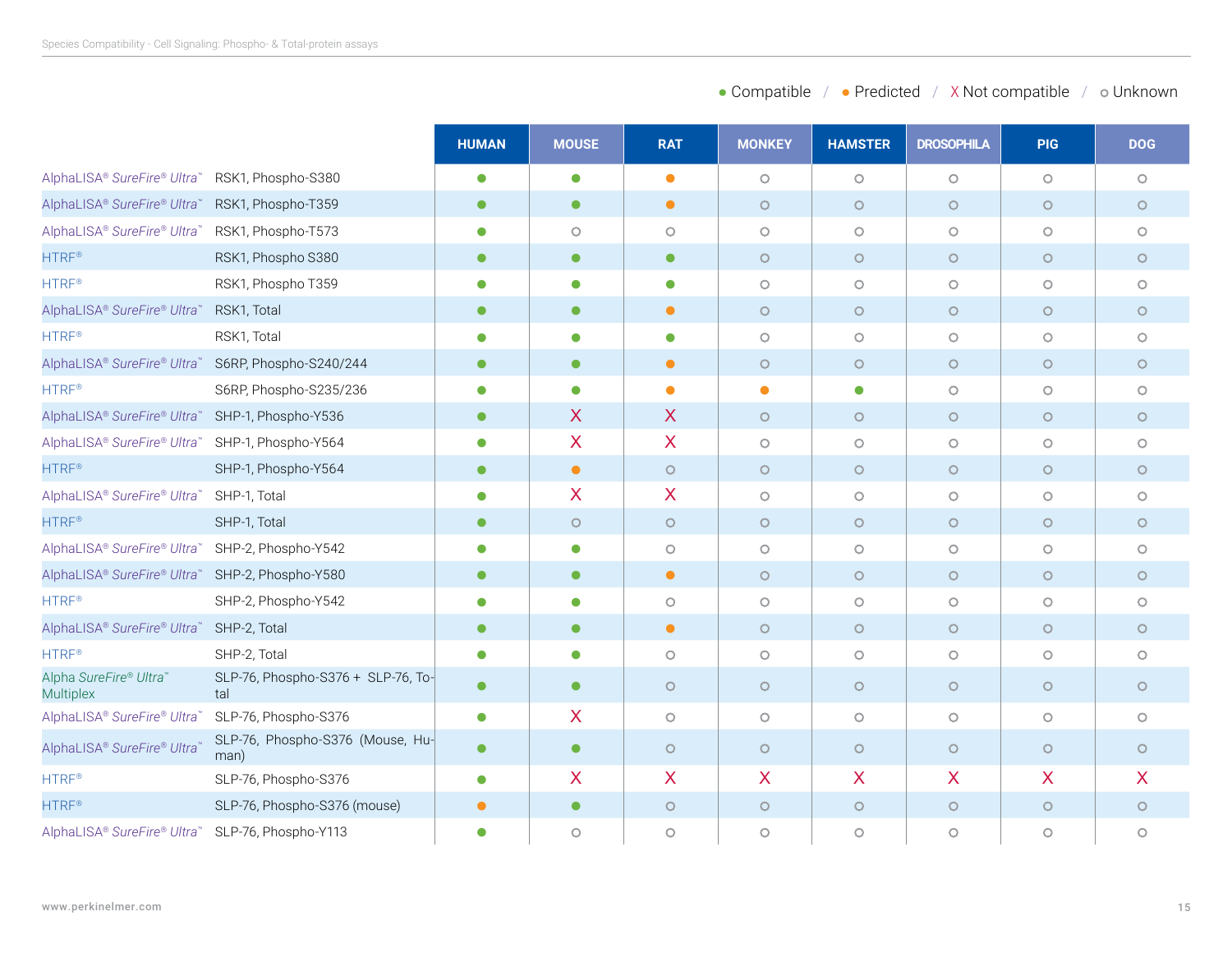|                                                  |                                                              | <b>HUMAN</b> | <b>MOUSE</b> | <b>RAT</b> | <b>MONKEY</b> | <b>HAMSTER</b> | <b>DROSOPHILA</b> | <b>PIG</b> | <b>DOG</b> |
|--------------------------------------------------|--------------------------------------------------------------|--------------|--------------|------------|---------------|----------------|-------------------|------------|------------|
| AlphaLISA® SureFire® Ultra™ SLP-76, Phospho-Y145 |                                                              | $\bullet$    | $\circ$      | $\circ$    | $\circ$       | $\circ$        | $\circ$           | $\circ$    | $\circ$    |
|                                                  | AlphaLISA® SureFire® Ultra™ SLP-76, Phospho-Y145 (Mouse) NEW | $\bullet$    | ●            | $\circ$    | $\circ$       | $\circ$        | $\circ$           | $\circ$    | $\circ$    |
| <b>HTRF®</b>                                     | SLP-76, Phospho-Y145                                         | $\bullet$    | X            | X          | X             | X              | X                 | X          | $\sf X$    |
| AlphaLISA® SureFire® Ultra™                      | SLP-76, Total                                                | $\bullet$    | X            | $\circ$    | $\circ$       | $\circ$        | $\circ$           | $\circ$    | $\circ$    |
|                                                  | AlphaLISA® SureFire® Ultra™ SLP-76, Total (Mouse, Human)     | $\bullet$    | $\bullet$    | $\circ$    | $\circ$       | $\circ$        | $\circ$           | $\circ$    | $\circ$    |
| <b>HTRF®</b>                                     | SLP-76, Total                                                | $\bullet$    | X            | X          | X             | X              | X                 | X          | X          |
| <b>HTRF®</b>                                     | SLP-76, Total (mouse)                                        | $\bullet$    | $\bullet$    | $\circ$    | $\circ$       | $\circ$        | $\circ$           | $\circ$    | $\circ$    |
| AlphaLISA® SureFire® Ultra™                      | SMAD1, Phospho-S463/465                                      | $\bullet$    | $\bullet$    | $\bullet$  | $\circ$       | $\circ$        | $\circ$           | $\circ$    | $\circ$    |
| <b>HTRF®</b>                                     | SMAD1, Phospho-S463/465                                      | $\bullet$    | $\bullet$    | $\circ$    | $\circ$       | $\circ$        | $\circ$           | $\circ$    | $\circ$    |
| AlphaLISA® SureFire® Ultra™                      | SMAD1, Total                                                 |              | $\bullet$    | $\bullet$  | $\circ$       | $\circ$        | $\circ$           | $\circ$    | $\circ$    |
| <b>HTRF®</b>                                     | SMAD1, Total                                                 | $\bullet$    | $\bullet$    | $\circ$    | $\circ$       | $\circ$        | $\circ$           | $\circ$    | $\circ$    |
| AlphaLISA® SureFire® Ultra™                      | SMAD2, Phospho-S465/467                                      | $\bullet$    | $\bullet$    | $\bullet$  | $\circ$       | $\circ$        | $\circ$           | $\circ$    | $\circ$    |
| <b>HTRF®</b>                                     | SMAD2, Phospho-S465/467                                      | $\bullet$    | $\bullet$    | $\bullet$  | $\circ$       | $\circ$        | $\circ$           | $\circ$    | $\circ$    |
| AlphaLISA® SureFire® Ultra™                      | SMAD2, Total                                                 | ●            | ●            |            | $\circ$       | $\circ$        | $\circ$           | $\circ$    | $\circ$    |
| <b>HTRF®</b>                                     | SMAD2, Total                                                 | $\bullet$    | $\bullet$    | $\bullet$  | $\bullet$     | $\circ$        | $\circ$           | $\circ$    | $\circ$    |
| AlphaLISA® SureFire® Ultra™                      | SMAD3, Phospho-S423/425                                      |              | ●            |            | $\circ$       | $\circ$        | $\circ$           | $\circ$    | $\circ$    |
| <b>HTRF®</b>                                     | SMAD3, Phospho-S423/425                                      |              | $\bullet$    | $\circ$    | $\circ$       | $\circ$        | $\circ$           | $\circ$    | $\circ$    |
| AlphaLISA® SureFire® Ultra™                      | SMAD3, Total                                                 |              | ●            |            | $\circ$       | $\circ$        | $\circ$           | $\circ$    | $\circ$    |
| <b>HTRF®</b>                                     | SMAD3, Total                                                 | $\bullet$    | $\bullet$    | $\circ$    | $\circ$       | $\circ$        | $\circ$           | $\circ$    | $\circ$    |
| <b>HTRF®</b>                                     | SMAD4, Phospho-T277                                          |              | $\bullet$    |            | $\circ$       | $\circ$        | $\circ$           | $\circ$    | $\circ$    |

AlphaLISA® *SureFire*® *Ultra*™ SMAD4, Total ● ● ● ● ● ● ● ● HTRF® SMAD4, Total ● ● ● ● ● ● ● ● AlphaLISA® *SureFire*® *Ultra*™ SMARCA4, Total ● ● ● ● ● ● ● ● AlphaLISA® *SureFire® Ultra*™ SQSTM1 p62, Phospho-S351 **e e** a **e** a b a b a c e a b c e a c e a b c e a b c e a b c AlphaLISA® *SureFire*® *Ultra*™ SQSTM1 p62, Total ● ● ● ● ● ● ● ● AlphaLISA® *SureFire*® *Ultra*™ c-Src, Phospho-Y419 ● ● ● ● ● ● ● ●

● Compatible / ● Predicted / X Not compatible / ○ Unknown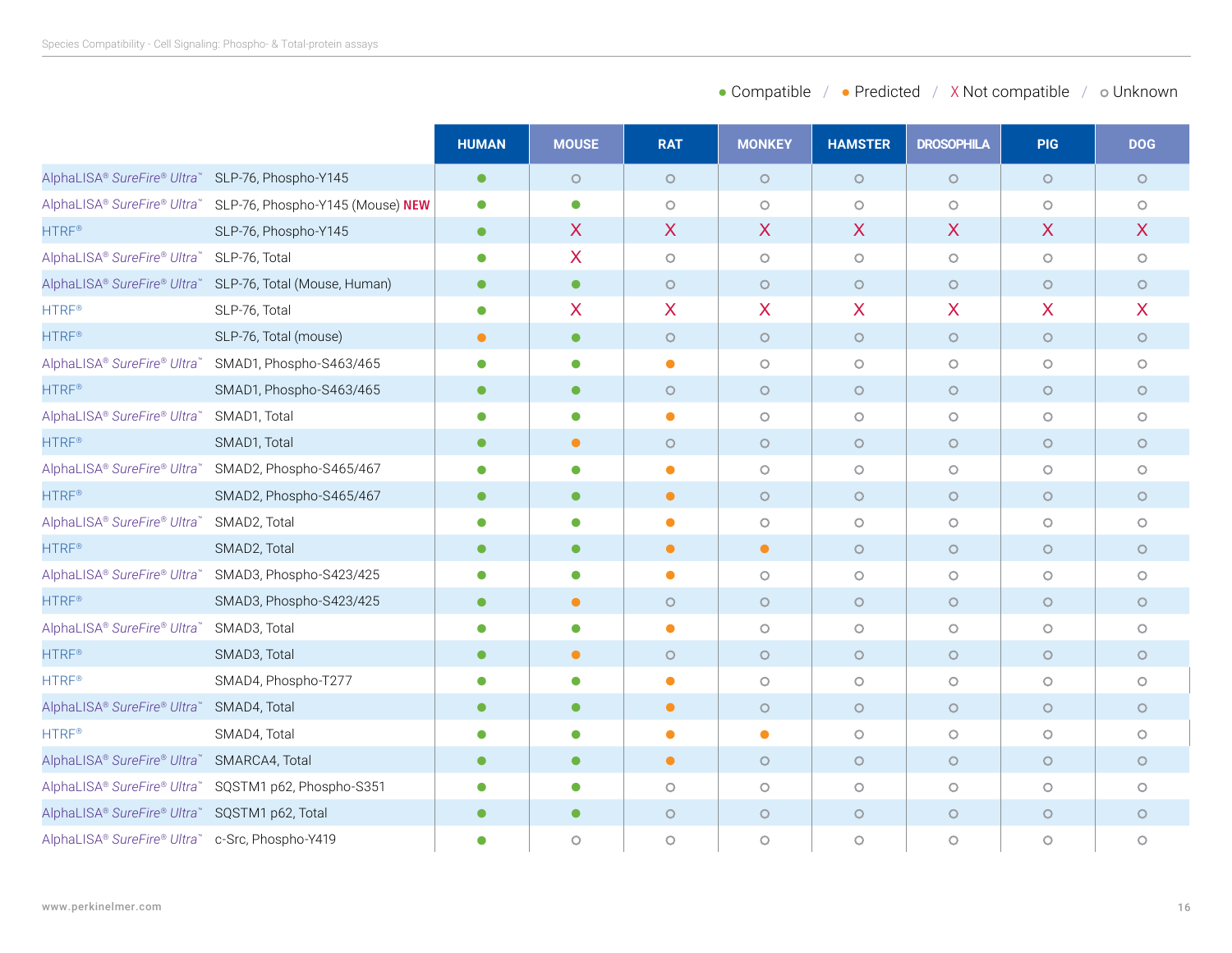| • Compatible<br>• Predicted | X Not compatible | o Unknown |
|-----------------------------|------------------|-----------|
|-----------------------------|------------------|-----------|

|                                                     |                                              | <b>HUMAN</b> | <b>MOUSE</b> | <b>RAT</b> | <b>MONKEY</b> | <b>HAMSTER</b> | <b>DROSOPHILA</b>         | <b>PIG</b> | <b>DOG</b>                |
|-----------------------------------------------------|----------------------------------------------|--------------|--------------|------------|---------------|----------------|---------------------------|------------|---------------------------|
| <b>HTRF®</b>                                        | c-Src, Phospho-Y419                          | $\bullet$    | $\bullet$    | $\bullet$  | $\bullet$     | $\circ$        | $\circ$                   | $\circ$    | $\circ$                   |
| <b>HTRF®</b>                                        | c-Src, Total                                 | $\bullet$    | $\bullet$    | $\bullet$  | $\bullet$     | $\circ$        | $\circ$                   | $\circ$    | $\circ$                   |
| AlphaLISA® SureFire® Ultra™ STAT1, Phospho-S727     |                                              | $\bullet$    | $\bullet$    | $\bullet$  | $\circ$       | $\circ$        | $\circ$                   | $\circ$    | $\circ$                   |
| AlphaLISA® SureFire® Ultra™ STAT1, Phospho-Y701     |                                              | 0            | $\bullet$    | $\circ$    | $\circ$       | $\circ$        | $\circ$                   | $\circ$    | $\circ$                   |
| <b>HTRF®</b>                                        | STAT1, Phospho-Y701                          | $\bullet$    | $\bullet$    | X          | $\sf X$       | X              | $\boldsymbol{\mathsf{X}}$ | X          | $\boldsymbol{X}$          |
| AlphaLISA® SureFire® Ultra™                         | STAT1, Total                                 | $\bullet$    | $\circ$      | $\circ$    | $\circ$       | $\bigcirc$     | $\circ$                   | $\circ$    | $\circ$                   |
| <b>HTRF®</b>                                        | STAT1, Total                                 | $\bullet$    | $\bullet$    | X          | $\sf X$       | $\mathsf{X}$   | $\overline{\mathsf{X}}$   | X          | $\boldsymbol{\mathsf{X}}$ |
| Alpha SureFire® Ultra™<br>Multiplex                 | p-STAT1 (Y701) (Eu)<br>+, Total STAT1 (Tb)   | 0            | $\circ$      | $\circ$    | $\circ$       | $\circ$        | $\circ$                   | $\circ$    | $\circ$                   |
| Alpha SureFire® Ultra™<br><b>Multiplex</b>          | p-STAT1 (Ser727) (Eu)<br>+, Total STAT1 (Tb) | $\bullet$    | $\circ$      | $\circ$    | $\circ$       | $\circ$        | $\circ$                   | $\circ$    | $\circ$                   |
| AlphaLISA® SureFire® Ultra™ STAT3, Phospho-Y705     |                                              | О            | $\bullet$    | $\bullet$  | $\circ$       | $\circ$        | $\circ$                   | $\circ$    | $\circ$                   |
| <b>HTRF®</b>                                        | STAT3, Phospho-Y705                          | $\bullet$    | $\bullet$    | $\bullet$  | $\bullet$     | $\circ$        | $\circ$                   | $\circ$    | $\circ$                   |
| AlphaLISA® SureFire® Ultra™                         | STAT3, Total                                 | $\bullet$    | $\bullet$    | $\bullet$  | $\circ$       | $\circ$        | $\circ$                   | $\circ$    | $\circ$                   |
| <b>HTRF®</b>                                        | STAT3, Total                                 | $\bullet$    | $\bullet$    | $\bullet$  | $\bullet$     | $\bullet$      | $\circ$                   | $\circ$    | $\circ$                   |
| AlphaLISA® SureFire® Ultra™ STAT4, Phospho-Y693     |                                              |              | $\bullet$    | $\circ$    | $\circ$       | $\circ$        | $\circ$                   | $\circ$    | $\circ$                   |
| AlphaLISA® SureFire® Ultra™ STAT4, Total            |                                              | $\bullet$    | $\circ$      | $\circ$    | $\circ$       | $\circ$        | $\circ$                   | $\circ$    | $\circ$                   |
| AlphaLISA® SureFire® Ultra™ STAT5, Phospho-Y694/699 |                                              | 0            | $\circ$      | $\circ$    | $\circ$       | $\circ$        | $\circ$                   | $\circ$    | $\circ$                   |
| <b>HTRF®</b>                                        | STAT5, Phospho-Y694                          | $\bullet$    | $\bullet$    | $\bullet$  | $\circ$       | $\circ$        | $\circ$                   | $\circ$    | $\circ$                   |
| AlphaLISA® SureFire® Ultra™                         | STAT5, Total                                 | 0            | $\circ$      | $\circ$    | $\circ$       | $\circ$        | $\circ$                   | $\circ$    | $\circ$                   |
| AlphaLISA® SureFire® Ultra™ STAT6, Phospho-Y641     |                                              | $\bullet$    | $\bullet$    | $\circ$    | $\circ$       | $\circ$        | $\circ$                   | $\circ$    | $\circ$                   |
| <b>HTRF®</b>                                        | STAT6, Phospho-Y641                          |              | X            | $\circ$    | $\circ$       | $\circ$        | $\circ$                   | $\circ$    | $\circ$                   |
| AlphaLISA® SureFire® Ultra™                         | STAT6, Total                                 | $\bullet$    | $\circ$      | $\circ$    | $\circ$       | $\circ$        | $\circ$                   | $\circ$    | $\circ$                   |
| <b>HTRF®</b>                                        | STAT6, Total NEW                             | с            | $\bullet$    | X          | $\sf X$       | X              | $\overline{\mathsf{X}}$   | X          | $\overline{X}$            |
| <b>HTRF®</b>                                        | STING, Phospho-S366                          | $\bullet$    | X            | $\circ$    | $\circ$       | $\circ$        | $\circ$                   | $\circ$    | $\circ$                   |
| AlphaLISA® SureFire® Ultra™ STING, Total            |                                              | $\bullet$    | $\circ$      | $\circ$    | $\circ$       | $\circ$        | $\circ$                   | $\circ$    | $\circ$                   |
| <b>HTRF®</b>                                        | STING (m), Phospho-S365                      | X            | $\bullet$    | $\sf X$    | X             | X              | $\boldsymbol{\mathsf{X}}$ | X          | $\boldsymbol{\mathsf{X}}$ |
| HTRF <sup>®</sup>                                   | STING (m), Total                             | $\bullet$    | $\bullet$    | X          | X             | X              | $\boldsymbol{\mathsf{X}}$ | X          | $\overline{\mathsf{X}}$   |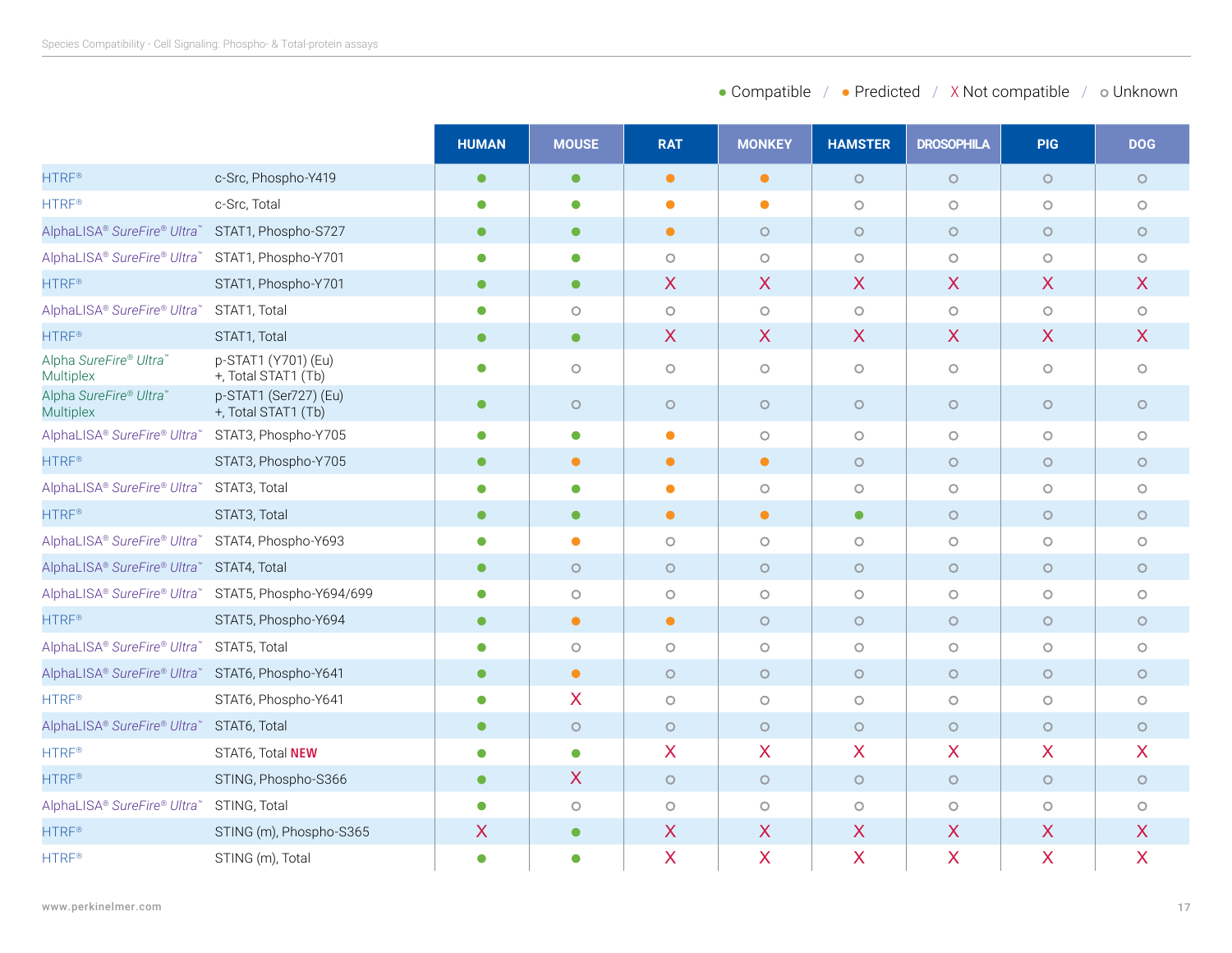| • Compatible<br>• Predicted | X Not compatible | o Unknown |
|-----------------------------|------------------|-----------|
|-----------------------------|------------------|-----------|

|                                                    |                                                     | <b>HUMAN</b> | <b>MOUSE</b> | <b>RAT</b>   | <b>MONKEY</b>           | <b>HAMSTER</b> | <b>DROSOPHILA</b>         | <b>PIG</b> | <b>DOG</b>              |
|----------------------------------------------------|-----------------------------------------------------|--------------|--------------|--------------|-------------------------|----------------|---------------------------|------------|-------------------------|
| <b>HTRF®</b>                                       | STING, Total                                        | $\bullet$    | $\sf X$      | $\circ$      | $\circ$                 | $\circ$        | $\circ$                   | $\circ$    | $\circ$                 |
| AlphaLISA® SureFire® Ultra™                        | SYK, Phospho-Y352                                   | 0            | $\bullet$    | $\bullet$    | $\circ$                 | $\circ$        | $\circ$                   | $\circ$    | $\circ$                 |
| AlphaLISA® SureFire® Ultra™ SYK, Phospho-Y525/526  |                                                     | $\bullet$    | $\bullet$    | $\bullet$    | $\circ$                 | $\circ$        | $\circ$                   | $\circ$    | $\circ$                 |
| <b>HTRF®</b>                                       | SYK, Phospho-Y525                                   | $\bullet$    | X            | X            | X                       | X              | $\boldsymbol{\mathsf{X}}$ | X          | $\boldsymbol{X}$        |
| AlphaLISA® SureFire® Ultra™ SYK, Total             |                                                     | $\bullet$    | X            | $\mathsf{X}$ | $\circ$                 | $\circ$        | $\circ$                   | $\circ$    | $\circ$                 |
| <b>HTRF®</b>                                       | SYK, Total                                          | $\bullet$    | X            | X            | X                       | X              | X                         | X          | $\boldsymbol{X}$        |
| AlphaLISA® SureFire® Ultra™ Tau, Phospho-S396 NEW  |                                                     | $\bullet$    | $\bullet$    | $\circ$      | $\circ$                 | $\circ$        | $\circ$                   | $\circ$    | $\circ$                 |
| <b>HTRF®</b>                                       | Tau, Phospho-S202/T205                              | $\bullet$    | $\bullet$    | $\bullet$    | $\circ$                 | $\circ$        | $\circ$                   | $\circ$    | $\circ$                 |
| <b>HTRF®</b>                                       | Tau, Phospho-S356                                   | $\bullet$    | $\bullet$    | $\bullet$    | $\circ$                 | $\circ$        | $\circ$                   | $\circ$    | $\circ$                 |
| <b>HTRF®</b>                                       | Tau, Phospho-S404                                   |              |              | $\bullet$    | $\circ$                 | $\circ$        | $\circ$                   | $\circ$    | $\circ$                 |
| <b>HTRF®</b>                                       | Tau, Phospho-S422                                   | $\bullet$    | $\bullet$    | $\bullet$    | $\circ$                 | $\circ$        | $\circ$                   | $\circ$    | $\circ$                 |
| <b>HTRF®</b>                                       | Tau, Phospho-T181                                   | 0            | $\bullet$    | $\bullet$    | $\circ$                 | $\circ$        | $\circ$                   | $\circ$    | $\circ$                 |
| AlphaLISA® SureFire® Ultra™ Tau, Total NEW         |                                                     | $\bullet$    | $\bullet$    | $\circ$      | $\circ$                 | $\circ$        | $\circ$                   | $\circ$    | $\circ$                 |
| <b>HTRF®</b>                                       | Tau, Total                                          | 0            | X            | $\circ$      | $\circ$                 | $\circ$        | $\circ$                   | $\circ$    | $\circ$                 |
| <b>HTRF®</b>                                       | TDP-43 aggregated                                   | $\bullet$    | $\bullet$    | $\bullet$    | $\circ$                 | $\circ$        | $\circ$                   | $\circ$    | $\circ$                 |
|                                                    | AlphaLISA® SureFire® Ultra™ TDP43, Phospho-S409/410 | $\bullet$    | X            | X            | $\circ$                 | $\circ$        | $\circ$                   | $\circ$    | $\circ$                 |
| AlphaLISA® SureFire® Ultra™                        | TDP43, Total                                        | $\bullet$    | X            | X            | $\circ$                 | $\circ$        | $\circ$                   | $\circ$    | $\circ$                 |
| AlphaLISA® SureFire® Ultra™ TBK1, Phospho-S172     |                                                     | 0            | $\bullet$    | $\bullet$    | $\circ$                 | $\bigcirc$     | $\circ$                   | $\circ$    | $\circ$                 |
| <b>HTRF®</b>                                       | TBK1, Phospho-S172                                  | $\bullet$    | $\bullet$    | $\bullet$    | $\circ$                 | $\circ$        | $\circ$                   | $\circ$    | $\circ$                 |
| AlphaLISA® SureFire® Ultra™                        | TBK1, Total                                         | $\bullet$    | $\bullet$    | $\bullet$    | $\circ$                 | $\circ$        | $\circ$                   | $\circ$    | $\circ$                 |
| <b>HTRF®</b>                                       | TBK1, Total                                         | $\bullet$    | $\bullet$    | $\bullet$    | $\circ$                 | $\circ$        | $\circ$                   | $\circ$    | $\circ$                 |
| <b>HTRF®</b>                                       | Tie2, Phospho-Y992                                  | 0            | $\circ$      | $\circ$      | $\circ$                 | $\circ$        | $\circ$                   | $\circ$    | $\circ$                 |
| AlphaLISA® SureFire® Ultra'                        | TrkA, Phospho-Y674/675 /<br>TrkB, Phospho-Y706/707  | $\bullet$    | $\bullet$    | $\bullet$    | $\circ$                 | $\circ$        | $\circ$                   | $\circ$    | $\circ$                 |
| <b>HTRF®</b>                                       | TYK2, Phospho-Y1054/55                              | $\bullet$    | X            | X            | $\overline{\mathsf{X}}$ | X              | $\overline{\mathsf{X}}$   | X          | $\overline{\mathsf{X}}$ |
| <b>HTRF®</b>                                       | TYK2, Total                                         | $\bullet$    | X            | X            | X                       | X              | X                         | X          | $\boldsymbol{X}$        |
| AlphaLISA® SureFire® Ultra™ Ubiquitin, Phospho-S65 |                                                     | 0            | $\bullet$    | $\bullet$    | $\circ$                 | $\circ$        | $\circ$                   | $\circ$    | $\circ$                 |